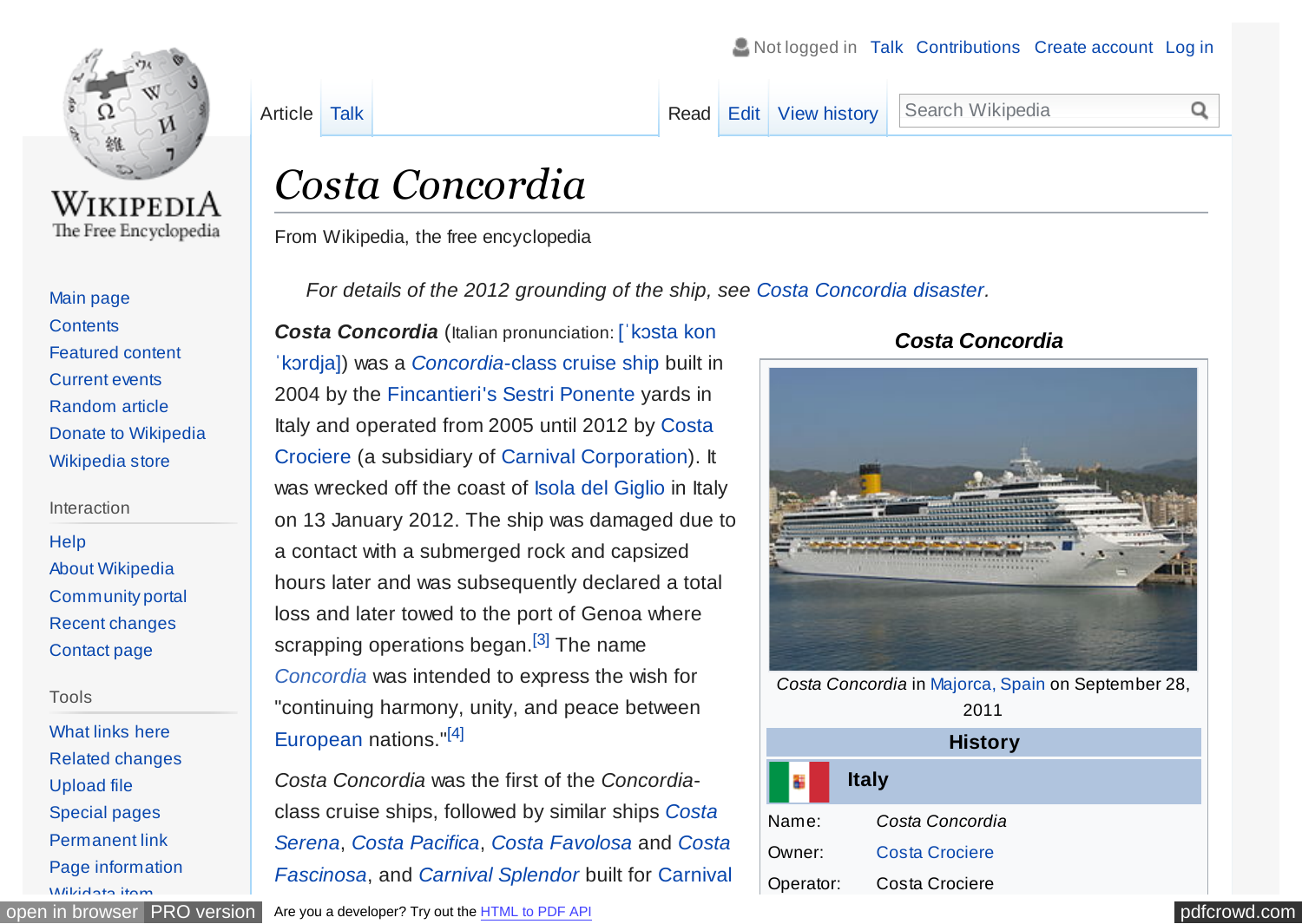#### <span id="page-1-0"></span>[Wikidata item](https://www.wikidata.org/wiki/Special:EntityPage/Q190542) [Cite this page](https://en.wikipedia.org/w/index.php?title=Special:CiteThisPage&page=Costa_Concordia&id=789691237)

Print/export

[Create a book](https://en.wikipedia.org/w/index.php?title=Special:Book&bookcmd=book_creator&referer=Costa+Concordia) [Download as PDF](https://en.wikipedia.org/w/index.php?title=Special:ElectronPdf&page=Costa+Concordia&action=show-selection-screen&coll-download-url=%2Fw%2Findex.php%3Ftitle%3DSpecial%3ABook%26bookcmd%3Drender_article%26arttitle%3DCosta%2BConcordia%26returnto%3DCosta%2BConcordia%26oldid%3D789691237%26writer%3Drdf2latex) [Printable version](https://en.wikipedia.org/w/index.php?title=Costa_Concordia&printable=yes)

In other projects

[Wikimedia Commons](https://commons.wikimedia.org/wiki/Category:Costa_Concordia_(ship,_2006))

Languages [العربیة](https://ar.wikipedia.org/wiki/%D9%83%D9%88%D8%B3%D8%AA%D8%A7_%D9%83%D9%88%D9%86%D9%83%D9%88%D8%B1%D8%AF%D9%8A%D8%A7) [Български](https://bg.wikipedia.org/wiki/%D0%9A%D0%BE%D1%81%D1%82%D0%B0_%D0%9A%D0%BE%D0%BD%D0%BA%D0%BE%D1%80%D0%B4%D0%B8%D1%8F) [Català](https://ca.wikipedia.org/wiki/Costa_Concordia) [Čeština](https://cs.wikipedia.org/wiki/Costa_Concordia) **[Cymraeg](https://cy.wikipedia.org/wiki/Costa_Concordia)** [Dansk](https://da.wikipedia.org/wiki/Costa_Concordia) **[Deutsch](https://de.wikipedia.org/wiki/Costa_Concordia)** [Eesti](https://et.wikipedia.org/wiki/Costa_Concordia) [Español](https://es.wikipedia.org/wiki/Costa_Concordia) **[Esperanto](https://eo.wikipedia.org/wiki/Costa_Concordia)** [فارسی](https://fa.wikipedia.org/wiki/%DA%A9%D8%A7%D8%B3%D8%AA%D8%A7_%DA%A9%D9%86%DA%A9%D9%88%D8%B1%D8%AF%DB%8C%D8%A7) [Føroyskt](https://fo.wikipedia.org/wiki/Costa_Concordia) [Français](https://fr.wikipedia.org/wiki/Costa_Concordia) [한국어](https://ko.wikipedia.org/wiki/%EC%BD%94%EC%8A%A4%ED%83%80_%EC%BD%98%EC%BD%94%EB%A5%B4%EB%94%94%EC%95%84%ED%98%B8) हिन्दी [Bahasa Indonesia](https://id.wikipedia.org/wiki/Costa_Concordia) [Italiano](https://it.wikipedia.org/wiki/Costa_Concordia) [עברית](https://he.wikipedia.org/wiki/%D7%A7%D7%95%D7%A1%D7%98%D7%94_%D7%A7%D7%95%D7%A0%D7%A7%D7%95%D7%A8%D7%93%D7%99%D7%94)

[Қазақша](https://kk.wikipedia.org/wiki/Costa_Concordia)

[Lietuvių](https://lt.wikipedia.org/wiki/Costa_Concordia)

[Lëtzebuergesch](https://lb.wikipedia.org/wiki/Costa_Concordia)

[Cruise Lines. When the 114,137 gross](https://en.wikipedia.org/wiki/Gross_tonnage)

tonnage (GT) *Costa Concordia* and its [sister ships](https://en.wikipedia.org/wiki/Sister_ship) entered service, they were among the largest ships built in Italy until the construction of the 130,000 GT *Dream*[-class cruise ships.](https://en.wikipedia.org/wiki/Dream-class_cruise_ship)

On 13 January 2012 at 21:45, in calm seas and overcast weather, under the command of Captain [Francesco Schettino,](https://en.wikipedia.org/wiki/Francesco_Schettino) *Costa Concordia* struck a [rock in the](https://en.wikipedia.org/wiki/Costa_Concordia_disaster) [Tyrrhenian Sea](https://en.wikipedia.org/wiki/Tyrrhenian_Sea) [just off the eastern](https://en.wikipedia.org/wiki/Costa_Concordia_disaster) shore of [Isola del Giglio,](https://en.wikipedia.org/wiki/Isola_del_Giglio) on the western coast of Italy about 100 km (62 mi) northwest of [Rome.](https://en.wikipedia.org/wiki/Rome) [\[5\]\[6\]](#page-10-0) This tore open a 50 m (160 ft) gash on the [port](https://en.wikipedia.org/wiki/Port_and_starboard) side of her hull, which soon flooded parts of the engine room resulting in power losses, leading to a loss of propulsion and loss of electrical systems, which crippled the ship. With water flooding in and the ship [listing,](https://en.wikipedia.org/wiki/List_(watercraft)) she drifted back to Giglio Island, where she [grounded](https://en.wikipedia.org/wiki/Ship_grounding) 500 m (550 yd) north of the village of [Giglio Porto,](https://en.wikipedia.org/wiki/Giglio_Porto) resting on her [starboard](https://en.wikipedia.org/wiki/Port_and_starboard) side in shallow waters, with most of her starboard side underwater.<sup>[\[7\]\[8\]](#page-10-0)</sup>

Despite the gradual sinking of the ship, its complete loss of power, and its proximity to shore in calm seas, an order to abandon ship was not issued until over an hour after the initial impact. Although international maritime law requires all passengers to be evacuated within 30 minutes of an order to

| Port of<br>registry: | Genoa, Italy                                 |
|----------------------|----------------------------------------------|
| Route:               | Western Mediterranean                        |
| Ordered:             | <b>19 January 2004</b>                       |
|                      |                                              |
| Builder:             | Fincantieri Sestri Ponente, Italy            |
| Cost:                | €450 million (£372 million, US\$570 million) |
| Yard                 | 6122                                         |
| number:              |                                              |
| Launched:            | 2 September 2005                             |
| Christened:          | 7 July 2006 <sup>[1]</sup>                   |
| Acquired:            | 29 June 2006                                 |
| Maiden               | 14 July 2006                                 |
| voyage:              |                                              |
| In service:          | <b>July 2006</b>                             |
| Out of               | 13 January 2012                              |
| service:             |                                              |
|                      | Identification: Call sign: IBHD              |
|                      | IMO number: 9320544                          |
|                      | MMSI number: 247158500                       |
| Fate:                | Capisized and sank in 2012 off Isola del     |
|                      | Giglio, Tuscany. Salvaged in 2015 and        |
|                      | subsequently scrapped.                       |
| Status:              | Scrapped in Genoa, Italy                     |
|                      | General characteristics <sup>[2]</sup>       |
| Class and<br>type:   | Concordia-class cruise ship                  |
| Tonnage:             | 114,147 GT                                   |
| Length:              | 290.20 m (952 ft 1 in) (overall)             |
|                      | $7.4 \text{ m}$ (011 $\#$ 0 in) (hot         |

[open in browser](http://pdfcrowd.com/redirect/?url=https%3a%2f%2fen.wikipedia.org%2fwiki%2fCosta_Concordia&id=ma-170716205740-37932e88) [PRO version](http://pdfcrowd.com/customize/) Are you a developer? Try out th[e HTML to PDF API](http://pdfcrowd.com/html-to-pdf-api/?ref=pdf) produce the example of the state of the state of the state of the state of the state of the state of the state of the state of the state of the s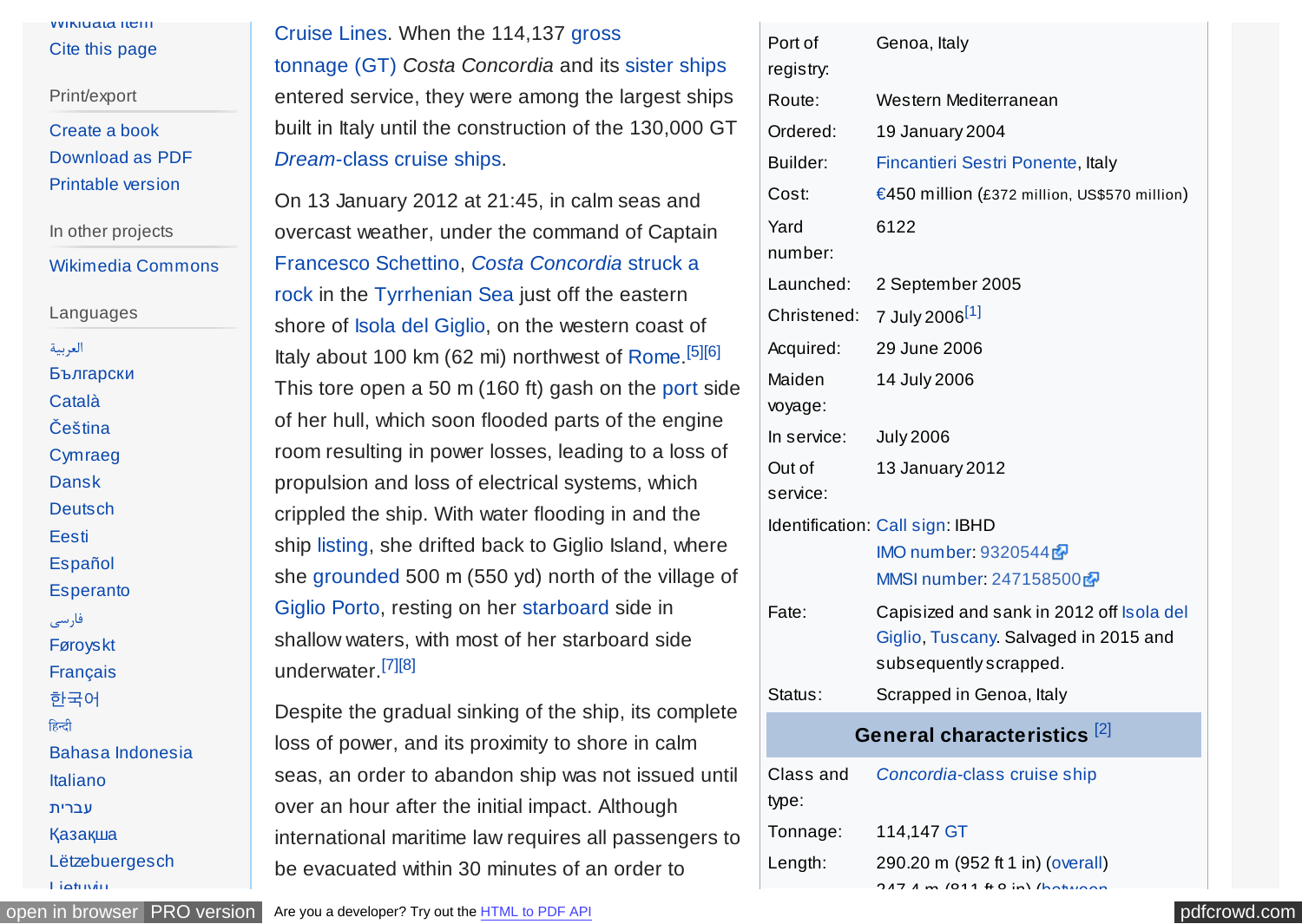<span id="page-2-0"></span>

| LICIUVIŲ              |
|-----------------------|
| Magyar                |
| <b>Bahasa Melayu</b>  |
| <b>Nederlands</b>     |
| नपाली                 |
| 日本語                   |
| Norsk bokmål          |
| يالتو                 |
| <b>Polski</b>         |
| Português             |
| Română                |
| Русский               |
| <b>Simple English</b> |
| Slovenčina            |
| Српски / srpski       |
| Suomi                 |
| <b>Svenska</b>        |
| தமிழ்                 |
| Українська            |
| <b>Tiếng Việt</b>     |
| 粤語                    |
| 中文                    |
| ホロ おは じゅしょ            |

abandon ship, the evacuation of *Costa Concordia* took over six hours and not all passengers were evacuated. Of the 3229 passengers and 1023 crew known to have been aboard, 32 died.<sup>[\[9\]\[10\]](#page-10-0)</sup>

#### **Contents**

- 1 Concept and construction
- 2 [Description](#page-3-0)
- 3 [Layout](#page-3-0)
- 4 [Amenities](#page-4-0)
- 5 [Accidents and incidents](#page-4-0)
	- 5.1 [2008 bow damage](#page-4-0)
	- 5.2 [2012 grounding and partial sinking](#page-5-0)
- 6 [Salvage](#page-7-0)
- 7 [Culture and media](#page-9-0)
- 8 [References](#page-10-0)
- 9 [External links](#page-14-0)

## Concept and construction [[edit\]](https://en.wikipedia.org/w/index.php?title=Costa_Concordia&action=edit§ion=1)

 $\mathscr Z$  [Edit links](https://www.wikidata.org/wiki/Special:EntityPage/Q190542#sitelinks-wikipedia)

| <b>47.4 III (911 III 6 III) (DELWEEII</b><br>perpendiculars)                                                     |
|------------------------------------------------------------------------------------------------------------------|
| 35.50 m (116 ft 6 in)                                                                                            |
| $8.20 \text{ m}$ (26 ft 11 in)                                                                                   |
| 14.18 m (46 ft 6 in)                                                                                             |
| 13                                                                                                               |
| 6 × Wärtsilä 12V46C                                                                                              |
| 76,640 kW (102,780 hp) (combined)                                                                                |
| Diesel-electric; two shafts<br>Alstom propulsion motors $(2 \times 21 \text{ MW})$<br>Two fixed pitch propellers |
| 19.6 knots (36 km/h; 23 mph) (service)<br>23 knots (43 km/h; 26 mph) (maximum)                                   |
| 3780 passengers                                                                                                  |
| 1100                                                                                                             |
|                                                                                                                  |

*Costa Concordia* [was ordered in 2004 by Carnival](https://en.wikipedia.org/wiki/Carnival_Corporation)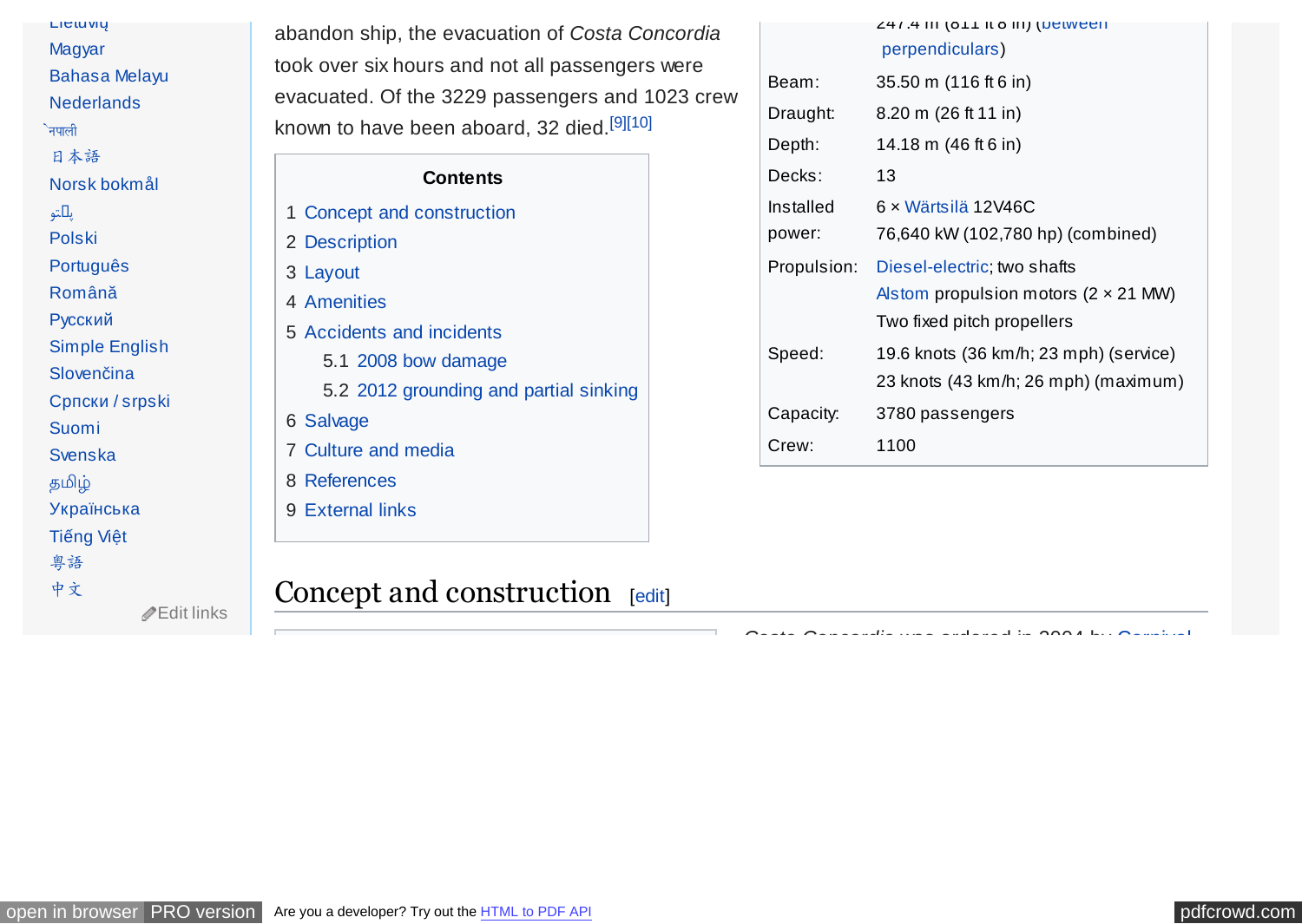<span id="page-3-0"></span>

*Costa Concordia* in [Piraeus,](https://en.wikipedia.org/wiki/Piraeus) [Greece](https://en.wikipedia.org/wiki/Greece) on November 30, 2006

*Costa Concordia* was ordered in 2004 by Carnival [Corporation from Fincantieri and built in the Sestri](https://en.wikipedia.org/wiki/Sestri_Ponente) Ponente yard in [Genoa,](https://en.wikipedia.org/wiki/Genoa)<sup>[\[11\]](#page-10-0)</sup> at yard number 6122.[\[12\]](#page-10-0) At the vessel's [launch](https://en.wikipedia.org/wiki/Ship_naming_and_launching) at Sestri Ponente on 2 September 2005,  $[13]$  the champagne bottle, released by model [Eva Herzigová,](https://en.wikipedia.org/wiki/Eva_Herzigov%C3%A1) failed to break when swung against the hull the first time, an inauspicious omen in maritime superstition.[\[14\]](#page-10-0) The ship was delivered to Costa on 30 June 2006.<sup>[\[15\]](#page-11-0)</sup> It cost [€4](https://en.wikipedia.org/wiki/Euro)50 million (£372 million, US\$570 million) to build. $[16]$ 

## Description [\[edit\]](https://en.wikipedia.org/w/index.php?title=Costa_Concordia&action=edit§ion=2)

*Costa Concordia* was 290.20 metres (952 ft 1 in) long, had a beam of 35.50 m (116.5 ft) and drew 8.20 m (26.9 ft) of water. She had a diesel-electric power plant consisting of six [12-cylinder](https://en.wikipedia.org/wiki/V12_engine) [Wärtsilä](https://en.wikipedia.org/wiki/W%C3%A4rtsil%C3%A4) 12V46C four-stroke medium-speed [diesel generating sets](https://en.wikipedia.org/wiki/Diesel_engine) with a combined output of 76.6 MW (102,780 hp).<sup>[\[17\]](#page-11-0)</sup> These main generators provided power for all shipboard consumers from propulsion motors to hotel functions like lighting and air conditioning. The ship was propelled by two 21-megawatt electric motors coupled to fixed-pitch propellers.<sup>[\[18\]](#page-11-0)</sup> Her design service speed was 19.6 knots (36 km/h; 23 [mph\)](https://en.wikipedia.org/wiki/Miles_per_hour),  $[12]$  but during sea trials, she achieved a speed of 23 [knots](https://en.wikipedia.org/wiki/Knot_(unit)) (43 [km/h;](https://en.wikipedia.org/wiki/Kilometres_per_hour) 26 mph).

### Layout [\[edit\]](https://en.wikipedia.org/w/index.php?title=Costa_Concordia&action=edit§ion=3)

Costa Concordia had 13 public decks; Deck 1 was the lowest:<sup>[\[19\]](#page-11-0)</sup>

Deck 1 Olanda

Deck 8 Portogallo

- Deck 2 Svezia
- Deck 3 Belgio

Deck 9 Francia Deck 10 Germania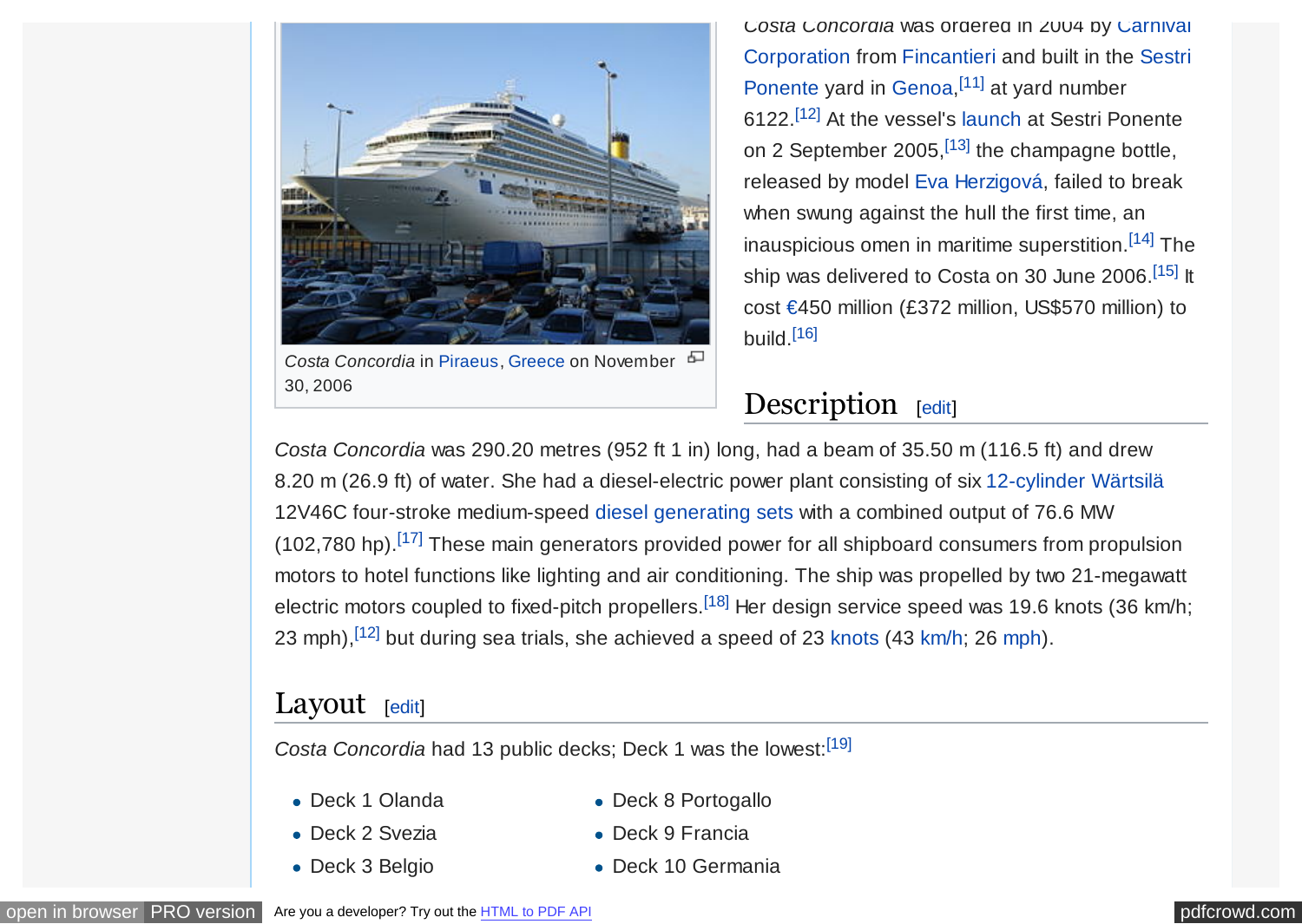<span id="page-4-0"></span>Deck 4 Grecia

• Deck 5 Italia

- Deck 11 Spagna
	- Deck 12 Austria

• Deck 13 Polonia

- Deck 6 Gran Bretagna
- Deck 7 Irlanda

## Amenities [[edit\]](https://en.wikipedia.org/w/index.php?title=Costa_Concordia&action=edit§ion=4)

*Costa Concordia* was outfitted with approximately 1,500 cabins; 505 with private balconies and 55, with direct access to the Samsara Spa, that were considered Spa staterooms; 58 suites had private balconies and 12 had direct access to the spa.[*[clarification needed](https://en.wikipedia.org/wiki/Wikipedia:Please_clarify)*] *Costa Concordia* had one of the world's largest exercise facility areas at sea, the Samsara Spa, a two-level, 6,000  $\text{m}^2$  (64,600 sq ft) fitness center, with gym, a [thalassotherapy](https://en.wikipedia.org/wiki/Thalassotherapy) pool, [sauna,](https://en.wikipedia.org/wiki/Sauna) [Turkish bath](https://en.wikipedia.org/wiki/Turkish_bath) and a solarium. The ship had four swimming pools, two with retractable roofs, five jacuzzis, five spas, and a poolside movie theatre on the main pool deck.[\[20\]](#page-11-0)

There were five on-board restaurants, with Club Concordia and Samsara taking reservations-only dining. There were thirteen bars, including a cigar and [cognac](https://en.wikipedia.org/wiki/Cognac_(brandy)) bar and a coffee and chocolate bar.

Entertainment options included a three-level theatre, [casino,](https://en.wikipedia.org/wiki/Casino) a futuristic disco, and a children's area [equipped with video games. She also had aboard a Grand Prix motor racing simulator and an internet](https://en.wikipedia.org/wiki/Internet_caf%C3%A9) café. [\[21\]](#page-11-0)

## Accidents and incidents [\[edit\]](https://en.wikipedia.org/w/index.php?title=Costa_Concordia&action=edit§ion=5)

[open in browser](http://pdfcrowd.com/redirect/?url=https%3a%2f%2fen.wikipedia.org%2fwiki%2fCosta_Concordia&id=ma-170716205740-37932e88) [PRO version](http://pdfcrowd.com/customize/) Are you a developer? Try out th[e HTML to PDF API](http://pdfcrowd.com/html-to-pdf-api/?ref=pdf) position and the ATML to PDF API position and the ATML to PDF API position and the ATML to PDF API position and the ATML to PDF API position and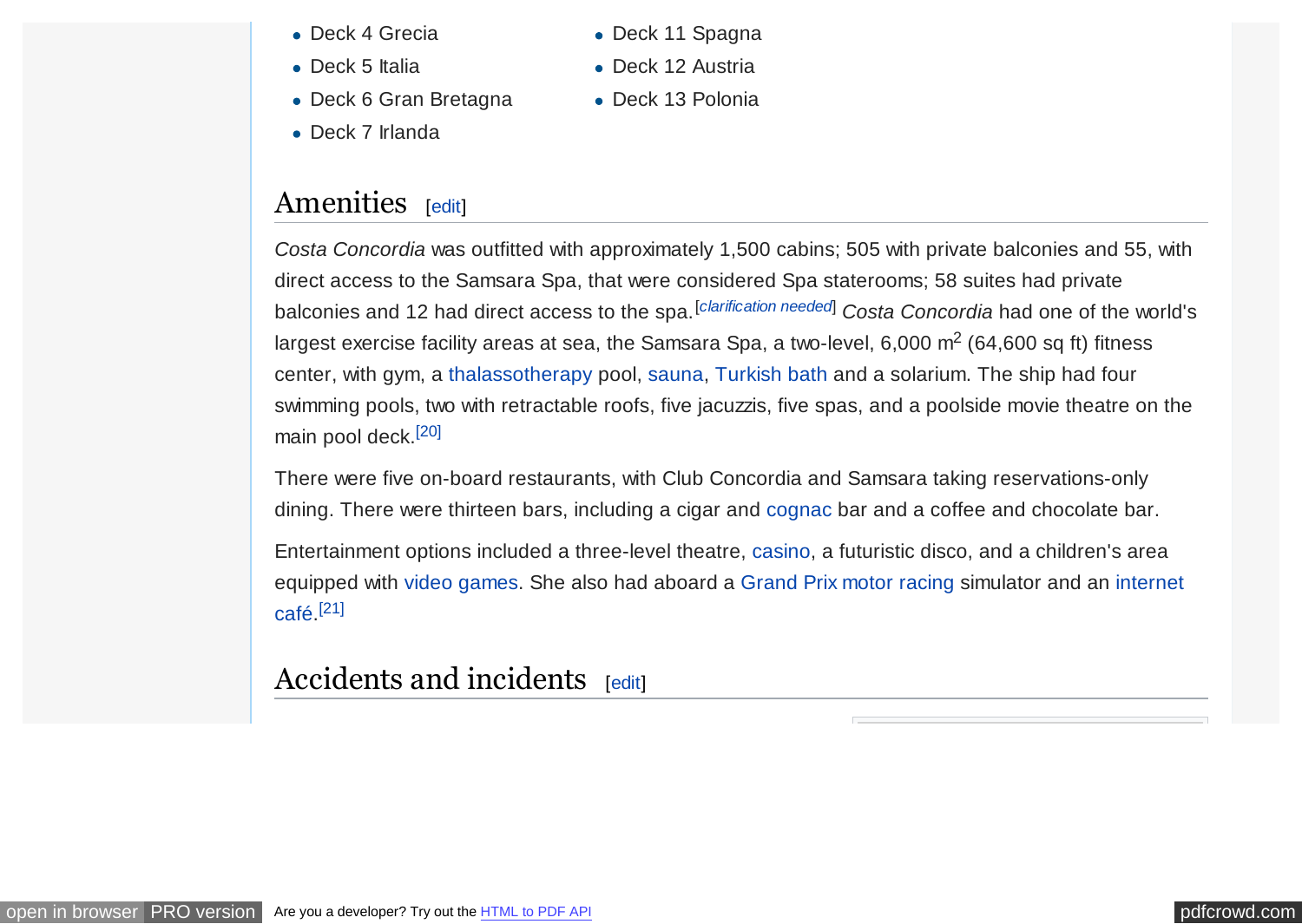#### <span id="page-5-0"></span>**2008 bow damage** [\[edit\]](https://en.wikipedia.org/w/index.php?title=Costa_Concordia&action=edit§ion=6)

On 22 November 2008, *Costa Concordia* suffered damage to her bow when high winds over the [Sicilian](https://en.wikipedia.org/wiki/Sicily) city of [Palermo](https://en.wikipedia.org/wiki/Palermo) pushed the ship against its dock. There were no injuries and repairs started soon after.[\[21\]\[22\]\[23\]](#page-11-0)





#### *[Concordia disaster](https://en.wikipedia.org/wiki/Costa_Concordia_disaster)*

**2012**

**and**

[\[edit\]](https://en.wikipedia.org/w/index.php?title=Costa_Concordia&action=edit§ion=7)

*Main*

*article:*

*Costa*

On 19 January 2012, after departing Civitavecchia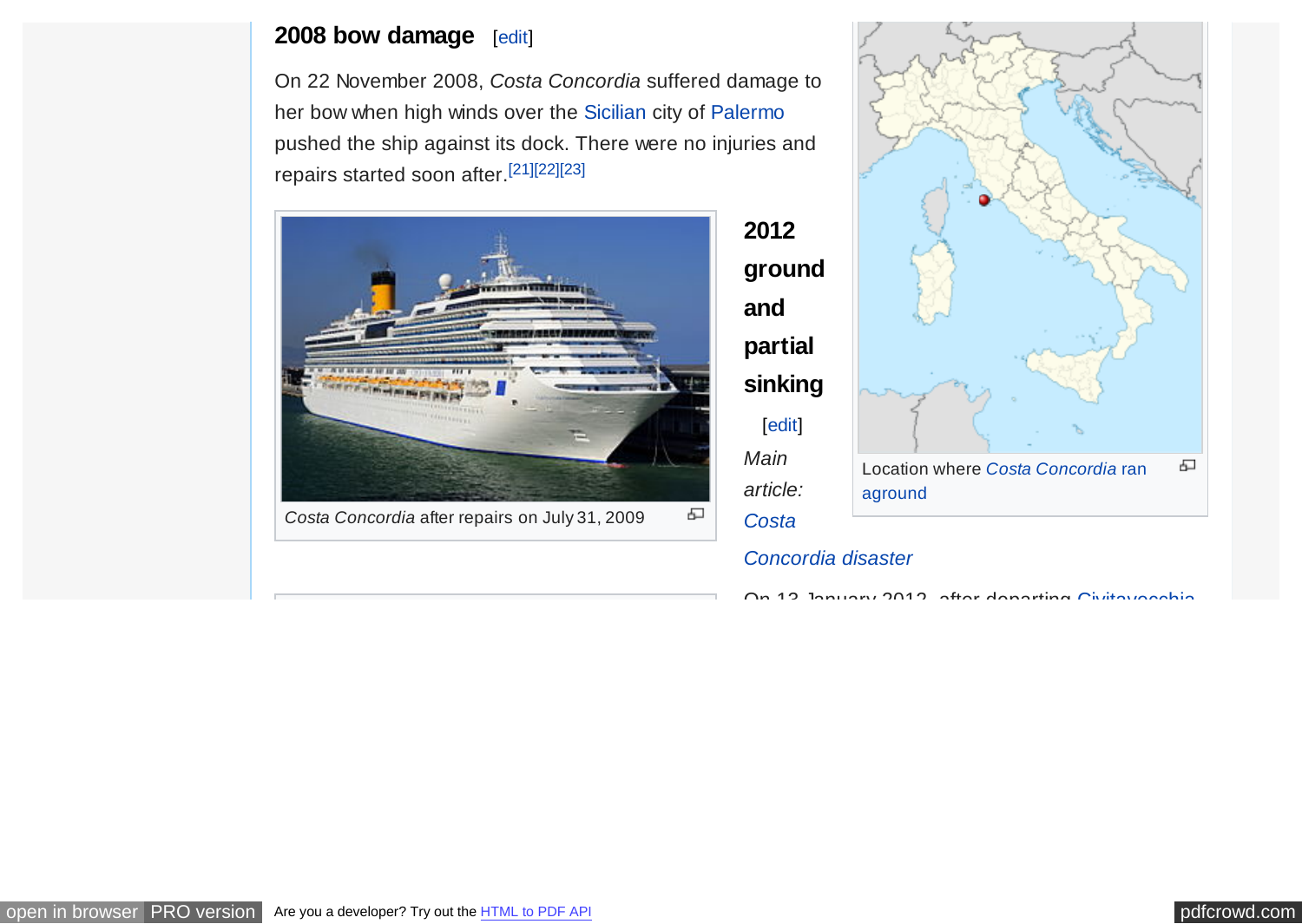<span id="page-6-0"></span>

*Costa Concordia* in [Genoa,](https://en.wikipedia.org/wiki/Genoa) [Italy](https://en.wikipedia.org/wiki/Italy) on November 24, ക 2010

heavily to starboard.[\[8\]](#page-10-0)[\[24\]](#page-11-0) *Costa Concordia* drifted back and grounded near shore, then rolled onto her starboard side, lying in an unsteady position on a rocky underwater ledge. Almost half of the ship remained above water, but it was in danger of sinking completely into a trough 70 metres (230 ft) deep.[\[25\]](#page-11-0)

She was carrying 3,206 passengers and 1,023 crew members,[\[26\]\[27\]](#page-11-0) all but 32 of whom were rescued; as of 22 March 2012, 30 bodies had been found, with two people known to be missing[\[28\]\[29\]](#page-11-0)

On 13 January 2012, after departing [Civitavecchia,](https://en.wikipedia.org/wiki/Civitavecchia) the port for Rome, Italy, on a 7-night cruise, at 21:45 local time (UTC+1), *Costa Concordia* hit a [rock off Isola del Giglio \(42°21′55″N](https://tools.wmflabs.org/geohack/geohack.php?pagename=Costa_Concordia¶ms=42_21_55_N_10_55_17_E_&title=Costa+Concordia+2012+grounding) 10°55′17″E).<sup>[\[5\]\[6\]](#page-10-0)</sup> A 53-metre (174 ft) long gash was made in the port-side hull, along 3 compartments of the engine room (deck 0); power from the engines and ship services ceased. Taking on water, the vessel [listed](https://en.wikipedia.org/wiki/List_(watercraft)) to the port side. 24 minutes later, strong winds pushed the vessel back towards the island. The water in the ship poured into the starboard side of the ship, causing it to reverse list to starboard.

Wi[thout power, the ship drifted astern, listing](https://en.wikipedia.org/wiki/File:Collision_of_Costa_Concordia_24.jpg)



*Costa Concordia* after dawn with lifeboats at shore

[open in browser](http://pdfcrowd.com/redirect/?url=https%3a%2f%2fen.wikipedia.org%2fwiki%2fCosta_Concordia&id=ma-170716205740-37932e88) [PRO version](http://pdfcrowd.com/customize/) Are you a developer? Try out th[e HTML to PDF API](http://pdfcrowd.com/html-to-pdf-api/?ref=pdf) [pdfcrowd.com](http://pdfcrowd.com) and presumed dead.<sup>[\[30\]](#page-11-0)</sup> There may have been other people not listed on board.<sup>[\[31\]](#page-12-0)</sup> The search for bodies was canceled at the end of January<sup>[\[32\]](#page-12-0)</sup> and resumed after the [parbuckling](https://en.wikipedia.org/wiki/Parbuckle_salvage) manoeuvre in September 2013, after which additional remains were found.<sup>[\[33\]](#page-12-0)</sup> On 26 September 2013, remains were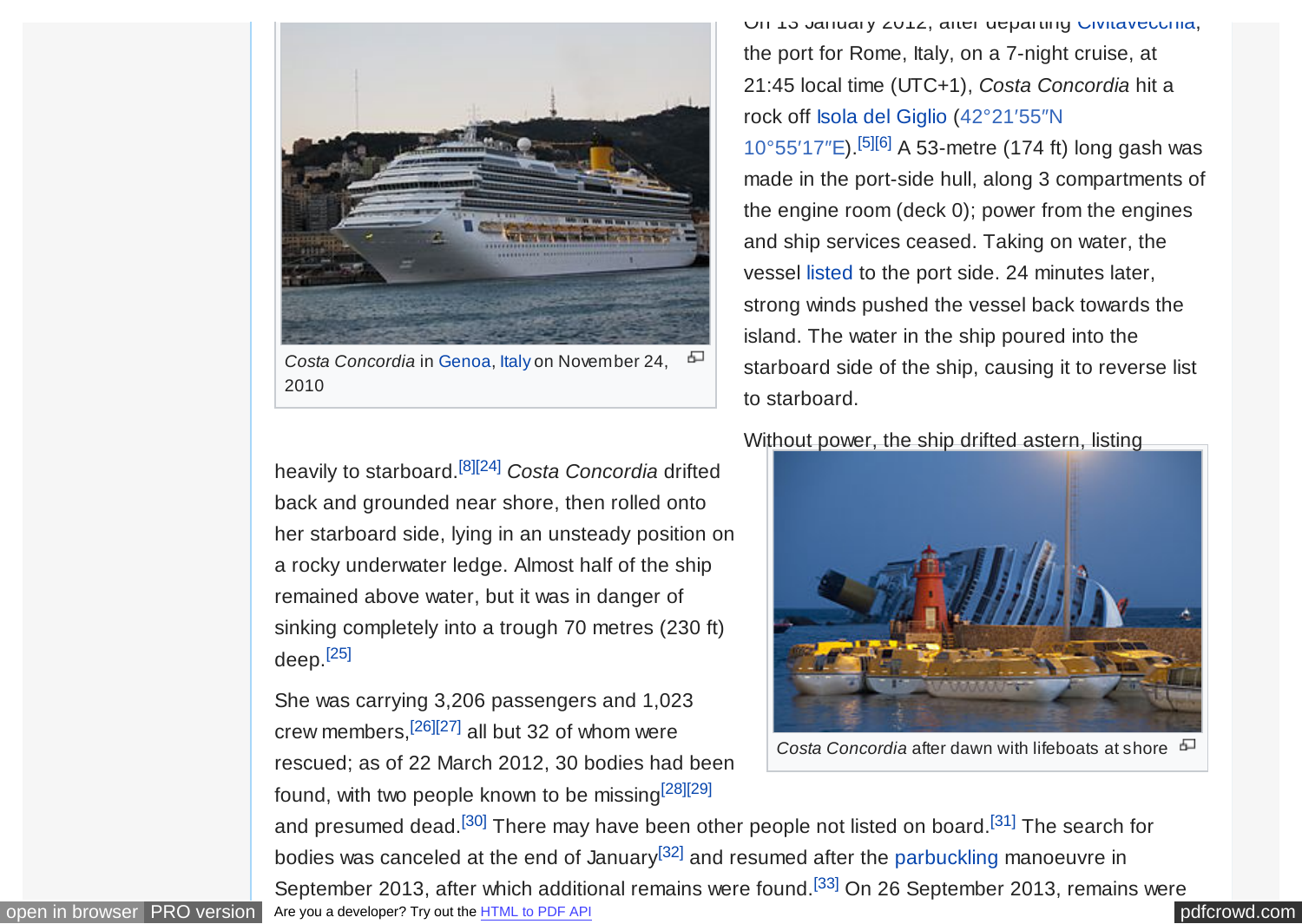<span id="page-7-0"></span>found on deck 4, and were reported as being the two passengers reported as missing.[\[34\]](#page-12-0) The following day, the remains were found not to be from the missing passengers.<sup>[\[35\]](#page-12-0)</sup> In October 2013, the body of one of the missing passengers was found and confirmed to be that of Maria Grazia Trecarichi. Scuba divers had discovered her body near the third deck of the salvaged ship.<sup>[\[36\]](#page-12-0)</sup>

An investigation focused on shortcomings in the procedures followed by the crew and the actions of the Italian captain, who allegedly [left the ship prematurely.](https://en.wikipedia.org/wiki/The_captain_goes_down_with_the_ship)<sup>[\[6\]](#page-10-0)[\[37\]](#page-12-0)</sup> About 300 passengers were left on board, most of whom were rescued by helicopter or motorboats in the area.<sup>[\[37\]](#page-12-0)</sup> The nature of the accident also prompted the media to immediately draw striking comparisons to the [sinking of the RMS](https://en.wikipedia.org/wiki/Sinking_of_the_RMS_Titanic) *Titanic* a century earlier. This led to rumors that some survivors, who were in one of the restaurants, had stated that they heard ["My Heart Will Go On"](https://en.wikipedia.org/wiki/My_Heart_Will_Go_On) (theme song of the Oscar-winning 1997 film *[Titanic](https://en.wikipedia.org/wiki/Titanic_(1997_film))*) playing on the restaurant's speakers the moment the ship struck the rock.

## Salvage [\[edit\]](https://en.wikipedia.org/w/index.php?title=Costa_Concordia&action=edit§ion=8)

#### *Main article:* [Costa Concordia](https://en.wikipedia.org/wiki/Costa_Concordia_disaster#Salvage) *salvage*

An initial assessment by salvage expert [Smit International](https://en.wikipedia.org/wiki/Smit_International) estimated that the removal of *Costa Concordia* and her 2,380 tonnes of fuel<sup>[\[37\]\[38\]](#page-12-0)</sup> could take up to 10 months.<sup>[\[39\]](#page-12-0)</sup> Smit advised that the ship had been damaged beyond the hope of economical repair and recommended it be written off as a [constructive total loss.](https://en.wikipedia.org/wiki/Constructive_total_loss) Smit was soon contracted to initially remove only Concordia's fuel.



*Costa Concordia* salvage operation in progress

During the fuel removal operation, Smit reported that the ship

had shifted 60 cm (24 in) in the three weeks since her grounding but that there was no immediate prospect of her breaking up or sinking deeper.<sup>[\[40\]](#page-12-0)</sup> Removal of the fuel from the various fuel tanks distributed throughout the ship was completed in March 2012, later than Smit's initial estimates. This cleared the way to arrange for the ultimate salvaging and scrapping of the ship.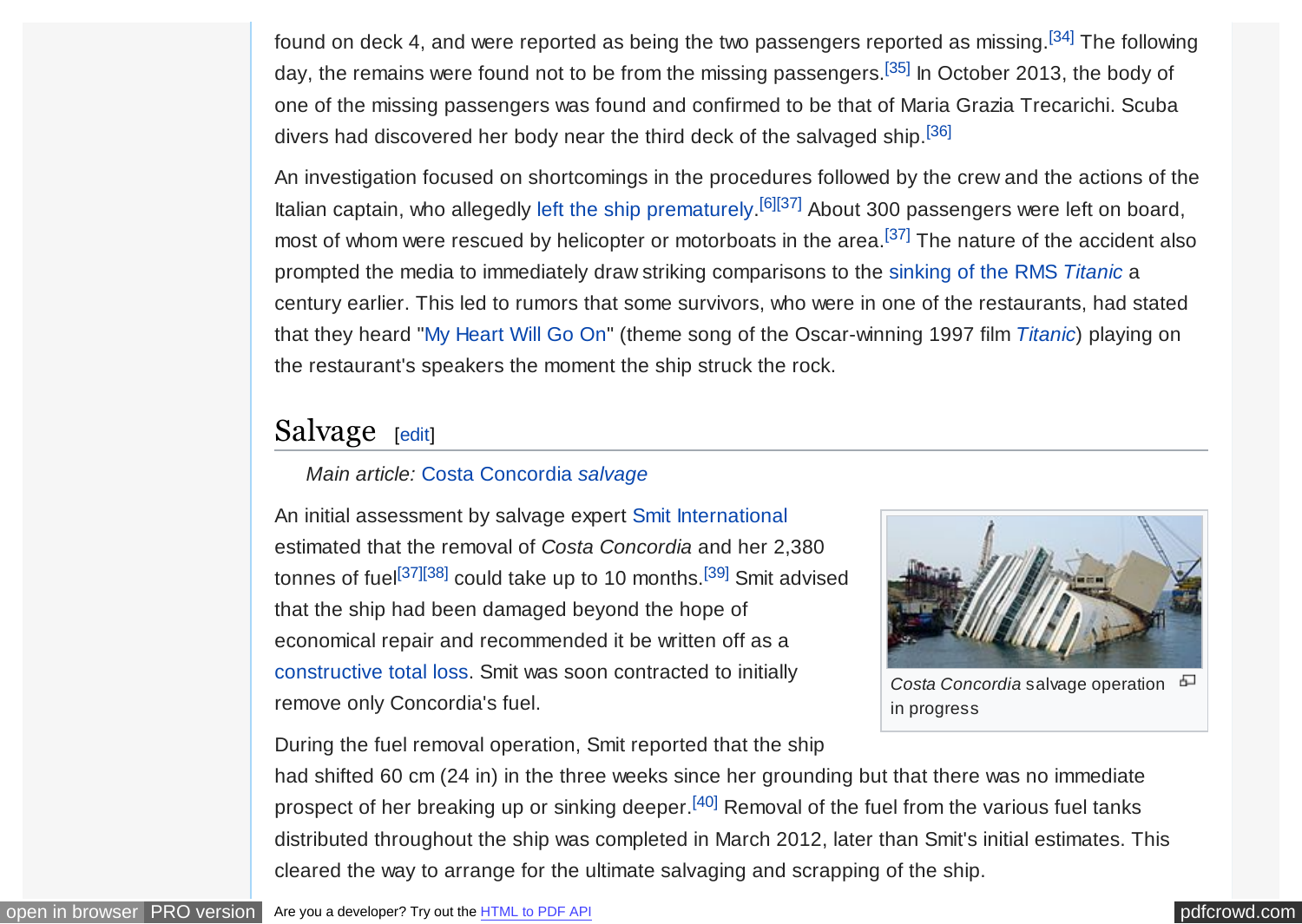<span id="page-8-0"></span>It was announced on 21 April 2012 that the American salvaging firm [Titan Salvage](https://en.wikipedia.org/wiki/Titan_salvage) and Italian underwater construction firm Micoperi would attempt to refloat and remove the wreck, so it can be safely broken up in port, in the largest ship refloating project.<sup>[\[41\]](#page-12-0)</sup> It was later announced in May 2012 that they had won the salvage contracts following competitive bidding.<sup>[\[42\]](#page-12-0)</sup> The salvage plan included the following operations:[\[43\]](#page-12-0)

- Secure the hull to the land using steel cables, to stop it falling deeper<sup>[\[44\]](#page-12-0)</sup>
- Build a horizontal underwater platform below the ship
- Attach airtight tanks, called [sponsons,](https://en.wikipedia.org/wiki/Sponson) to the [port](https://en.wikipedia.org/wiki/Port_and_starboard) side of the hull
- Bring the hull to vertical, by winching (or [parbuckling\)](https://en.wikipedia.org/wiki/Parbuckle_salvage) the hull onto the platform
- Attach sponsons to the [starboard](https://en.wikipedia.org/wiki/Port_and_starboard) side of the hull
- Refloat the hull and tanks
- Recovery tow to an Italian port

On 17 September 2013, *Costa Concordia* was brought to a vertical position through a parbuckling procedure.<sup>[\[45\]\[46\]](#page-12-0)</sup> The cost for salvaging the ship increased to \$799 million.<sup>[\[47\]](#page-13-0)</sup> In addition, the ship had suffered severe hull deformations in two places. Titan Salvage, the company directing the salvage operations, estimated that the next phase of the salvage operation would be completed by early-to-mid-2014. After this "floating" operation, the ship would be towed to a salvage yard on the Italian mainland for scrapping or "breaking".[\[48\]](#page-13-0)

On 14 July 2014, work commenced to refloat *Costa Concordia* in preparation for towing.[\[49\]](#page-13-0) At this point, the costs had risen to 1 billion euros. Including tow cost, 100 million for the ship to be broken up for scrap and the cost of repairing damage to Giglio island, the estimated final cost was expected to be €1.5 billion (\$2 billion).<sup>[\[50\]\[51\]](#page-13-0)</sup> On 23 July, having been refloated, the ship commenced its final journey under tow and a 14-ship escort at a speed of 2 knots (4 km/h; 2 mph) to be scrapped in Genoa.<sup>[\[52\]\[53\]](#page-13-0)</sup> It arrived at port on 27 July, after a 4-day journey. It was moored to a seawall at the port, awaiting dismantling processes.[\[54\]\[55\]](#page-13-0)

On 11 May 2015, following initial dismantling but still kept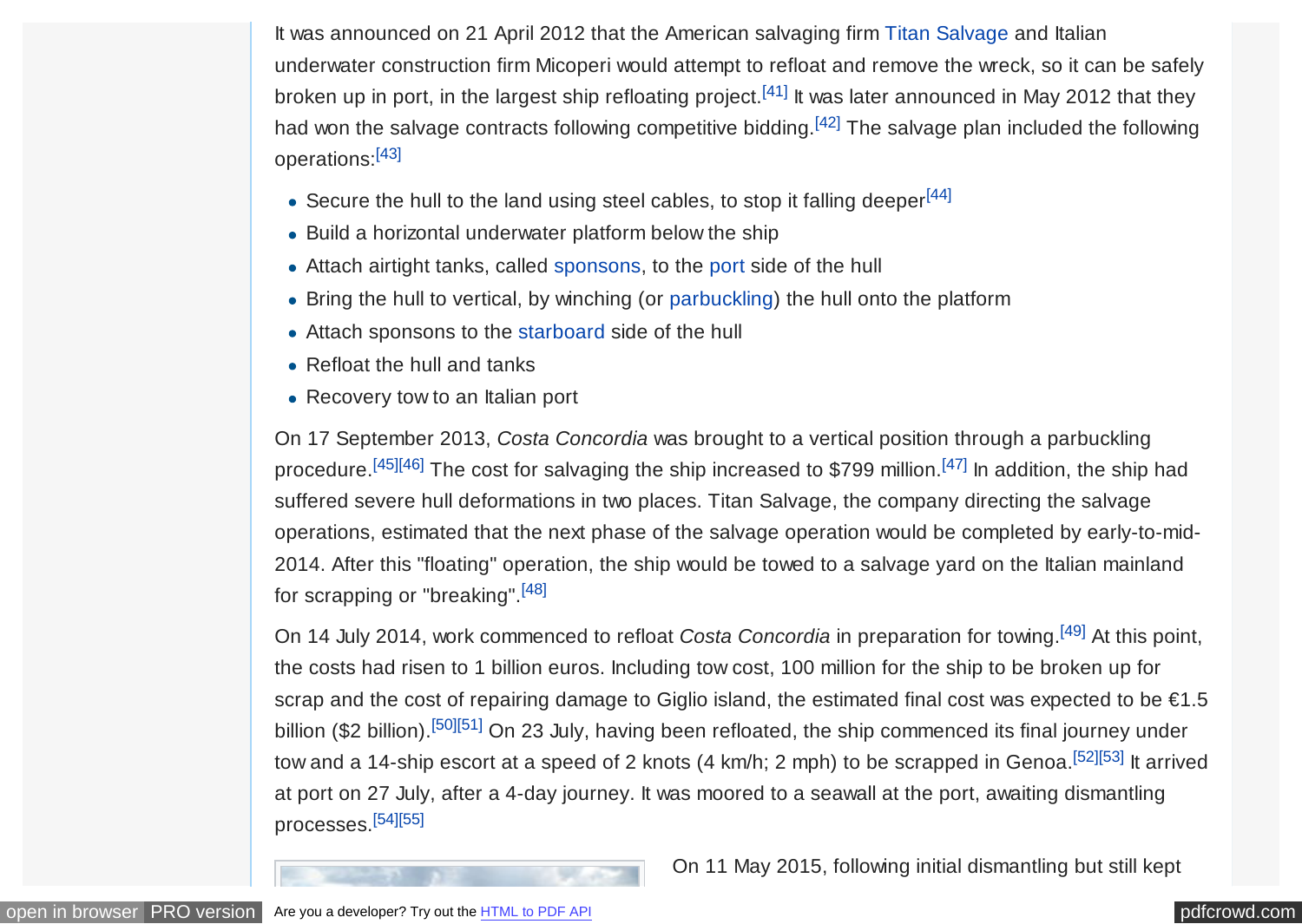<span id="page-9-0"></span>

*Costa Concordia* being scrapped in the Superbacino dock in Genoa, Italy on 12 September 2015

afloat by the salvage sponsons, the hull was towed 10 miles (16 km) to the Superbacino dock in Genoa for removal of the upper decks.<sup>[\[56\]](#page-13-0)</sup> The last of the sponsons were removed in August 2016 and the hull was taken in to a drydock on 1 September for final dismantling.[\[57\]](#page-13-0)

## Culture and media [\[edit\]](https://en.wikipedia.org/w/index.php?title=Costa_Concordia&action=edit§ion=9)

In 2010, *Costa Concordia* provided the decadent setting for [Jean-Luc Godard's](https://en.wikipedia.org/wiki/Jean-Luc_Godard) film *[Socialisme](https://en.wikipedia.org/wiki/Film_Socialisme)*. [\[58\]](#page-13-0)

A documentary broadcast in the United Kingdom, titled *Terror at Sea: The Sinking of the Costa Concordia*, and

another first broadcast on 11 April 2012 on Channel 4, titled *The Sinking of the Concordia: Caught on Camera*, featured footage recorded by the passengers and crew.

A documentary titled *[Cruise Ship Disaster: Inside the Concordia](https://en.wikipedia.org/wiki/Discovery_Channel)*, was first broadcast on the Discovery Channel, *CNN Presents: Cruise to Disaster*, first broadcast by [CNN](https://en.wikipedia.org/wiki/CNN) on 14 July 2012,[\[59\]](#page-13-0) and another, titled *Inside Costa Concordia: Voices of Disaster*, was first broadcast by the National Geographic Channel. [\[60\]](#page-13-0) The season 39 *[Nova](https://en.wikipedia.org/wiki/Nova_(TV_series))* [episode "Why Ships Sink" discusses the sinking of](https://en.wikipedia.org/wiki/National_Geographic_Channel) *Costa Concordia*. [\[61\]](#page-13-0) A later *[Nova](https://en.wikipedia.org/wiki/Nova_(TV_series))* season 42 episode "Sunken Ship Rescue" featured the salvage effort and race to refloat and remove the badly damaged Costa Concordia from the accident scene before the ship could break apart, risking an environmental catastrophe. [\[62\]](#page-13-0)

ABC's *[20/20](https://en.wikipedia.org/wiki/20/20_(U.S._TV_series))* aired a special on the sinking and interviews with the survivors on 15 February 2013, following the engine fire on *[Carnival Triumph](https://en.wikipedia.org/wiki/Carnival_Triumph)*. [\[63\]](#page-13-0)

The wreckage of *Costa Concordia* also featured in Paolo Sorrentino's 2013 film *[The Great Beauty](https://en.wikipedia.org/wiki/The_Great_Beauty)*. [\[64\]](#page-13-0)

["The Ballad of the Costa Concordia," written by Will Toledo, is featured on indie rock band Car Seat](https://en.wikipedia.org/wiki/Car_Seat_Headrest) Headrest's 2016 album *Teens of Denial*. It uses the disaster as a metaphor for a personal breakdown.[\[65\]](#page-14-0)

[open in browser](http://pdfcrowd.com/redirect/?url=https%3a%2f%2fen.wikipedia.org%2fwiki%2fCosta_Concordia&id=ma-170716205740-37932e88) [PRO version](http://pdfcrowd.com/customize/) Are you a developer? Try out th[e HTML to PDF API](http://pdfcrowd.com/html-to-pdf-api/?ref=pdf) position and the ATML to PDF API position and the ATML to PDF API position and the ATML to PDF API position and the ATML to PDF API position and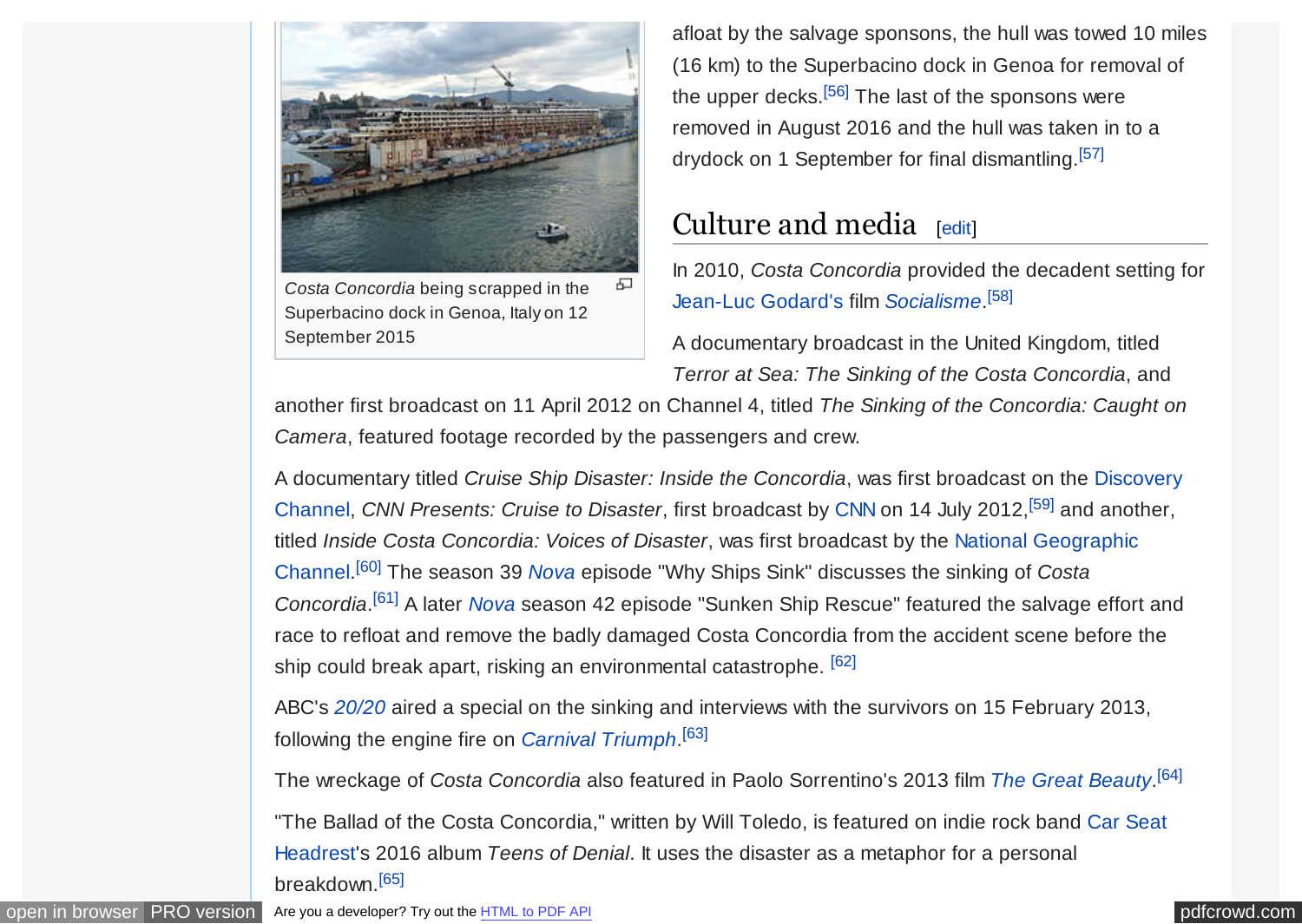#### <span id="page-10-0"></span>References [\[edit\]](https://en.wikipedia.org/w/index.php?title=Costa_Concordia&action=edit§ion=10)

- 1. **[^](#page-1-0)** ["Eva Herzigova to be the Godmother of](http://www.freesun.be/freesun_news/23_june_2006/costagodmother.html) *Costa Concordia*" . freesun.be. 21 June 2006. Retrieved 20 January 2012.
- 2. **[^](#page-1-0)** "*[Costa Concordia](https://www.leonardoinfo.com/leonardoInfo/LeoInfoLogInExternalServlet?ImoNum=9320544)* (9320544)" . *Leonardo Info*. [Registro Italiano Navale.](https://en.wikipedia.org/wiki/Registro_Italiano_Navale) Retrieved 16 October 2012.
- 3. **[^](#page-0-0)** ["Costa Concordia wreck enters Genoa port for scrapping"](http://www.bbc.co.uk/news/world-europe-28508387) . BBC news europe. BBC. BBC. 27 July 2014. Retrieved 27 July 2014.
- 4. **[^](#page-0-0)** ["Malta on new liner's itinerary"](http://www.webcitation.org/64hh6bzyK?url=http://www.timesofmalta.com/articles/view/20050919/local/malta-on-new-liners-itinerary.77802) . [The Times of Malta.](https://en.wikipedia.org/wiki/The_Times_(Malta)) 19 September 2005. Archived from [the original](http://www.timesofmalta.com/articles/view/20050919/local/malta-on-new-liners-itinerary.77802) on 15 January 2012. Retrieved 15 January 2012.
- 5. ^ <sup>[a](#page-1-0) *[b](#page-6-0)*</sup> Gaia Pianigiani (22 January 2012). ["Costa Concordia May Have Had Unregistered Passengers"](https://www.nytimes.com/2012/01/23/world/europe/costa-concordia-may-have-had-unregistered-passengers.html) **3.** *[The New York Times](https://en.wikipedia.org/wiki/The_New_York_Times)*. Retrieved 26 January 2012.
- 6. ^  $a$  *[b](#page-6-0)*  $c$  John Hooper (24 January 2012). ["Costa Concordia captain not solely to blame, says prosecutor"](https://www.theguardian.com/world/2012/jan/24/costa-concordia-captain-blame-prosecutor)  $\mathbb{F}$ . *The Guardian*. Retrieved 26 January 2012.
- 7. [^](#page-1-0) ["Naufragio al Giglio, tre morti annegati Fermati comandante e primo ufficiale, Corriere de la Sera"](http://www.corriere.it/cronache/12_gennaio_14/nave-crociera-incagliata-morti_da423a42-3e72-11e1-8b52-5f77182bc574.shtml) **。** *[Corriere della Sera](https://en.wikipedia.org/wiki/Corriere_della_Sera)* (in Italian), 14 January 2012, retrieved 2012-12-30 Confirms that vessel was holed.
- 8. ^  $a$  <sup>*[b](#page-6-0)*</sup> Christopher Book (2012-01-21). ["The EU ignored years of expert warnings on cruise ship safety"](http://www.telegraph.co.uk/comment/columnists/christopherbooker/9030330/The-EU-ignored-years-of-expert-warnings-on-cruise-ship-safety.html)  $\mathbb{F}$ . *[The Daily Telegraph](https://en.wikipedia.org/wiki/The_Daily_Telegraph)*. Retrieved 2012-12-30. Discusses stability issue when large modern ships are holed. Explains heeling first in direction of hole, then in opposite direction.
- 9. **[^](#page-2-0)** PIANIGIANI, GAIA (13 May 2014). ["Aging Tuscan Port Vies to Dismantle Costa Concordia"](https://www.nytimes.com/glogin?URI=http%3A%2F%2Fwww.nytimes.com%2F2014%2F05%2F14%2Fworld%2Feurope%2Fport-vies-to-dismantle-italian-cruise-ship.html%3F_r%3D0)  $\Phi$ . *NYTimes*. Retrieved 20 May 2014.
- 10. **[^](#page-2-0)** ["Costa Concordia: Five more bodies found"](http://www.bbc.co.uk/news/world-europe-17472345) **.** *BBC News.* 22 March 2012. Retrieved 23 March 2012.
- 11. **[^](#page-3-0)** ["Costa Crociere Orders A New Ship From Fincantieri With An Investment Of Around 450 Million](http://www.fincantieri.it/cms/data/browse/news/000161.aspx) Euros" (Press release). Fincantieri. 19 January 2004. Retrieved 2 September 2011.
- 12. ^ <sup>[a](#page-3-0) *[b](#page-3-0)*</sup> ["M/S Costa Concordia"](http://www.faktaomfartyg.se/costa_concordia_2006.htm) <sup>D</sup>. Fakta om Fartyg (in Swedish). Retrieved 14 January 2012.
- 13. **[^](#page-3-0)** "*Costa Concordia*[, The Largest Italian Cruise Ship, is Launched in Genoa"](http://www.fincantieri.it/cms/data/browse/news/000193.aspx) (Press release). Fincantieri. 2 September 2005. Retrieved 2 September 2011.
- 14. **A Lew, Megan (16 January 2012).** "Cursed Concordia 'born bad, ended up worse'" **.** The Sydney Morning Herald. Retrieved 17 January 2012.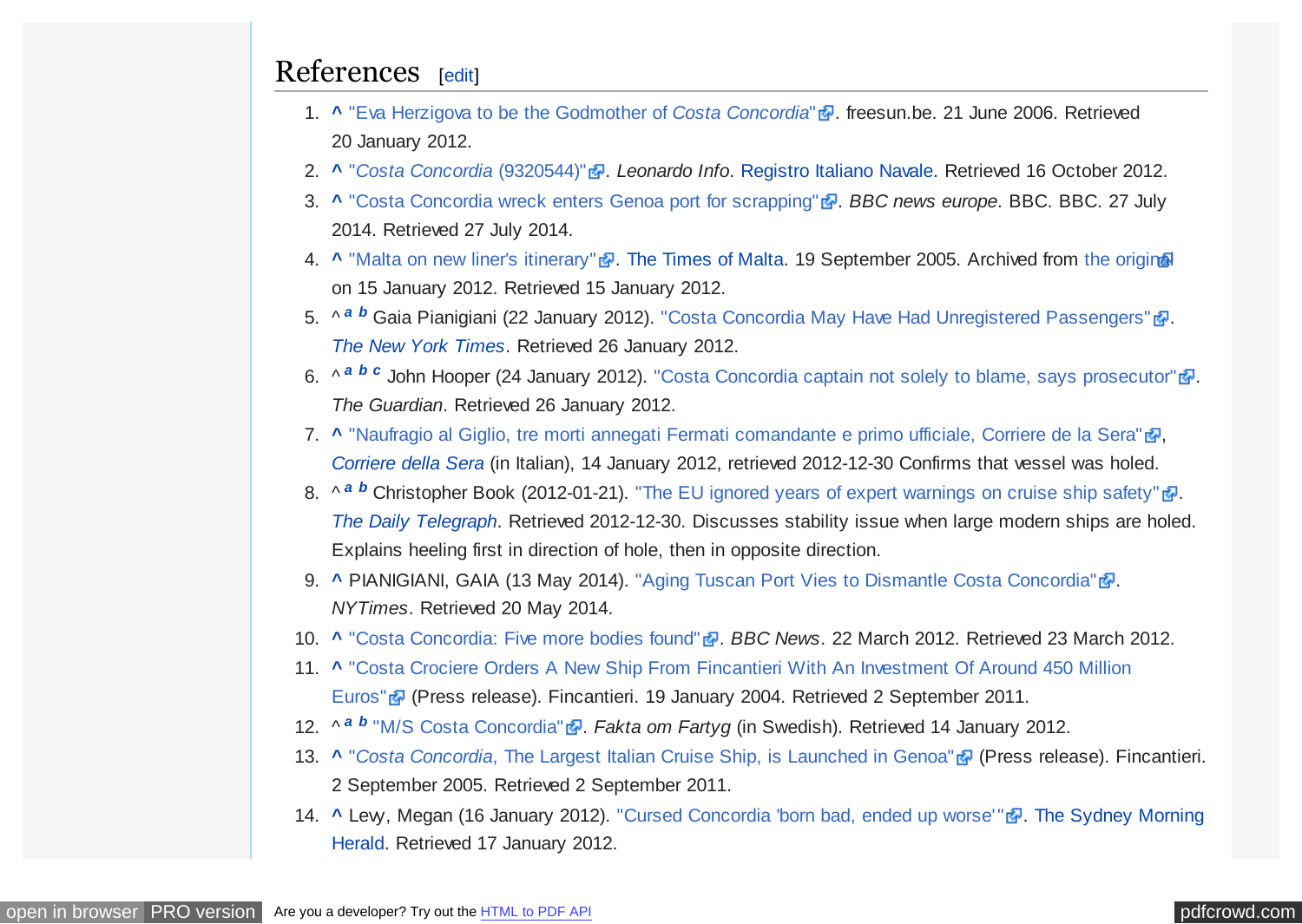- <span id="page-11-0"></span>15. **[^](#page-3-0)** ["Costa Crociere Takes Delivery From Fincantieri Of The New Flagship](http://www.fincantieri.it/cms/data/browse/news/000065.aspx) *Costa Concordia*" (Press release). [Fincantieri.](https://en.wikipedia.org/wiki/Fincantieri) 30 June 2006. Retrieved 2 September 2011.
- 16. **A** "Italy cruise ship *Costa Concordia* [aground near Giglio"](http://www.webcitation.org/64gKkECCf?url=http://www.bbc.co.uk/news/world-europe-16558910) **.** [BBC News Online.](https://en.wikipedia.org/wiki/BBC_News_Online) 14 January 2012. Archived from [the original](http://www.bbc.co.uk/news/world-europe-16558910)  $\bar{Q}$  on 14 January 2012. Retrieved 14 January 2012.
- 17. **[^](#page-3-0)** ["Costa Concordia 3,780 Berths, Cruise Vessel, Built 2006"](http://www.tradewindsnews.com/vessel?id=82C54167A64F8DE7) , [TradeWinds](https://en.wikipedia.org/wiki/TradeWinds_(newspaper)) *Ship data from: Clarkson Research Services Limited*, retrieved 28 January 2012
- 18. **[^](#page-3-0)** *[Generazione di Energia A Bordo di Navi da Crociera](http://diem.uniud.it/Conf_energia_navi_19-05-09.pdf)* (PDF). Cetena. p. 7.[*[dead link](https://en.wikipedia.org/wiki/Wikipedia:Link_rot)*]
- 19. **[^](#page-3-0)** ["Costa Concordia deck plans"](https://web.archive.org/web/20121030040433/http://www.atc.fi/old/decks/Costa_Concordia_deck_plans.pdf) (PDF). ATC Cruises Ltd. Archived from [the original](http://www.atc.fi/old/decks/Costa_Concordia_deck_plans.pdf) (PDF) on 30 October 2012. Retrieved 2012-12-30.
- 20. **[^](#page-4-0)** ["Company Profile"](http://www.costacruisesasia.com/B2C/PAO/Corporate/The+company/aboutourselves/aboutourselves.htm) . [Costa Crociere dba Costa Cruises.](https://en.wikipedia.org/wiki/Costa_Crociere) 2011. Retrieved 2 September 2011.
- 21. ^ *[a](#page-4-0) [b](#page-5-0)* ["At least 3 dead as cruise ship runs aground; captain arrested"](https://web.archive.org/web/20120418212843/http://www.nypost.com/p/news/international/three_coast_several_missing_after_Ztwzh4pOyI28VzooFByOnM/2) . *The New York Post*. The Associated Press. 14 January 2012. Archived from [the original](http://www.nypost.com/p/news/international/three_coast_several_missing_after_Ztwzh4pOyI28VzooFByOnM/2)  $\sigma$  on 18 April 2012. Retrieved 2012-12-30.
- 22. **[^](#page-5-0)** ["Cruise liner damaged after leaving Malta"](http://www.timesofmalta.com/articles/view/20081123/local/cruise-liner-damaged-after-leaving-malta.234247) . [The Times of Malta.](https://en.wikipedia.org/wiki/The_Times_(Malta)) 23 November 2008. Retrieved 12 January 2012.
- 23. **[^](#page-5-0)** ["Costa Concordia search operation resumes \(underwater video\)"](http://www.bbc.co.uk/news/world-europe-16660403) **.** [BBC News Online.](https://en.wikipedia.org/wiki/BBC_News_Online) 2012-01-12. Retrieved 2012-01-21.
- 24. **[^](#page-6-0)** [Akwagyiram, Alexis \(14 January 2012\). "Italy cruise ship Costa Concordia: Search for missing"](https://en.wikipedia.org/wiki/BBC_News_Online) . *BBC News Online*. Retrieved 14 January 2012.
- 25. **[^](#page-6-0)** [Marco Breath \(2012-01-23\). "Concordia at 'High Risk' of Sinking, Italian Minister Says"](https://en.wikipedia.org/wiki/Bloomberg_Businessweek) . Bloomberg Businessweek. Archived from [the original](http://www.businessweek.com/news/2012-01-19/concordia-at-high-risk-of-sinking-italian-minister-says.html)  $\bullet$  on 2012-07-22. Retrieved 2012-12-31.
- 26. **[^](#page-6-0)** ["Carnival Corporation & plc Statement Regarding Costa Concordia"](http://phx.corporate-ir.net/phoenix.zhtml?c=200767&p=irol-newsArticle&ID=1648204) . [Carnival Corporation & plc.](https://en.wikipedia.org/wiki/Carnival_Corporation_%26_plc) 14 January 2012. Retrieved 24 January 2012.
- 27. **[^](#page-6-0)** [Winfield, Nicole; Frances D'Emilio \(14 January 2012\). "Coast guard: cruise ship runs aground off Italy, 3](https://web.archive.org/web/20120116220935/http://www.wxyz.com/dpp/homepage_showcase/coast-guard-cruise-ship-runs-aground-off-italy-3-bodies-found-helicopters-rescue-others) bodies found; helicopters rescue others" . [WXYZ-TV.](https://en.wikipedia.org/wiki/WXYZ-TV) The Associated Press. Archived from [the original](http://www.wxyz.com/dpp/homepage_showcase/coast-guard-cruise-ship-runs-aground-off-italy-3-bodies-found-helicopters-rescue-others) on 16 January 2012. Retrieved 24 January 2012.
- 28. **[^](#page-6-0)** ["5 More Bodies Found In Concordia Cruise Wreck"](http://www.npr.org/templates/story/story.php?storyId=149153108rg/templates/story/story.php?storyId=149153108) . NPR. The Associated Press. 22 March 2012. Retrieved 12 April 2012. [*[dead link](https://en.wikipedia.org/wiki/Wikipedia:Link_rot)*]
- 29. [^](#page-6-0) Mikey. ["Mikey's Cruise Blog: Costa Concordia"](http://mikeyscruiseblog.com/costa-concordia/) . Mikeys Cruise Blog. Retrieved 12 April 2012.
- 30. **[^](#page-6-0)** ["Costa Concordia: stricken cruise ship has shifted 24 inches"](http://www.telegraph.co.uk/news/worldnews/europe/italy/9069093/Costa-Concordia-stricken-cruise-ship-has-shifted-24-inches.html) . *The Daily Telegraph*. 8 February 2012. Retrieved 2 May 2012.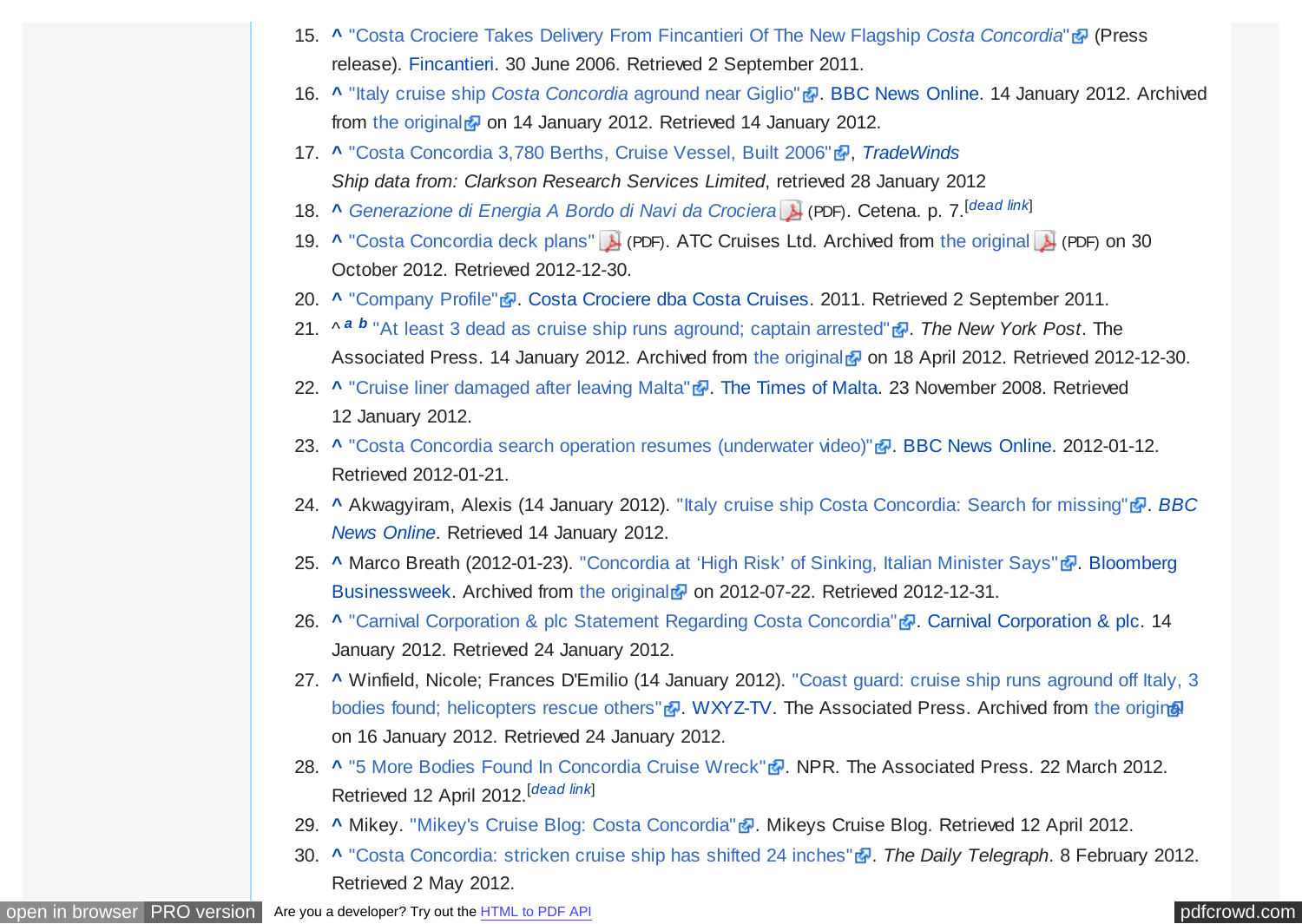- <span id="page-12-0"></span>31. **[^](#page-6-0)** ["Costa Concordia: 13 confirmed dead after body found"](http://www.bbc.co.uk/news/world-europe-16672216) . [BBC News Online.](https://en.wikipedia.org/wiki/BBC_News_Online) 22 January 2012. Retrieved 22 January 2012.
- 32. **[^](#page-6-0)** ["Costa Concordia wreck: Search of cruise ship abandoned"](http://www.bbc.co.uk/news/world-europe-16812784) **.** [BBC News Online.](https://en.wikipedia.org/wiki/BBC_News_Online) 31 January 2012. Retrieved 12 April 2012.
- 33. **[^](#page-6-0)** ["Costa Concordia: Remains found near wreck"](http://www.bbc.co.uk/news/world-europe-24286183) **.** [BBC News Online.](https://en.wikipedia.org/wiki/BBC_News_Online) 26 September 2013. Retrieved 26 September 2013.
- 34. **[^](#page-7-0)** ["Costa Concordia: Divers Find Human Remains"](http://news.sky.com/story/1146811/costa-concordia-divers-find-human-remains) **...** Sky News. Retrieved 26 September 2013.
- 35. **[^](#page-7-0)** ["Bones near cruise ship not those of missing passenger, crew member"](http://www.upi.com/Top_News/World-News/2013/09/27/Bones-near-cruise-ship-not-those-of-missing-passenger-crew-member/UPI-33581380300436/) **.** UPI. 27 September 2013.
- 36. **[^](#page-7-0)** ["Costa Concordia: DNA Test Says Body Discovered is of Maria Grazia Trecarichi"](http://www.ibtimes.co.uk/articles/516660/20131024/costa-concordia-missing-victim-maria-grazia-trecarichi.htm) **.** International Business Times. 24 October 2013. Retrieved 13 November 2013.
- 37. ^ *[a](#page-7-0) [b](#page-7-0) [c](#page-7-0)* [Jones, Gavin; Denti, Antonio \(15 January 2012\). "Two more bodies found on ship, three people](https://www.reuters.com/article/2012/01/15/us-italy-ship-idUSTRE80D08220120115) rescued" **&**. [Reuters.](https://en.wikipedia.org/wiki/Reuters) Retrieved 24 February 2012.
- 38. **[^](#page-7-0)** ["Two more bodies found in Costa Concordia shipwreck"](http://www.recentnews.ca/two-more-bodies-found-in-costa-concordia-shipwreck/) . *The Calgary Herald*. 23 January 2012. Archived from [the original](http://www.calgaryherald.com/news/more+bodies+found+Costa+Concordia+shipwreck/6037951/story.html)  $\frac{1}{2}$  on 2012-12-31. Retrieved 2012-01-23.
- 39. **[^](#page-7-0)** ["Costa Concordia recovery 'will take up to 10 months'"](http://www.bbc.co.uk/news/world-europe-16782481) . *BBC News*. 29 January 2012. Retrieved 30 January 2012.
- 40. **[^](#page-7-0)** ["Costa Concordia: stricken cruise ship has shifted 24 inches"](http://www.telegraph.co.uk/news/worldnews/europe/italy/9069093/Costa-Concordia-stricken-cruise-ship-has-shifted-24-inches.html) . *The Daily Telegraph*. 8 February 2012. Retrieved 2 May 2012.
- 41. **[^](#page-8-0)** Glenday, Craig (2013). *Guinness World Records 2014*. p. 158. [ISBN](https://en.wikipedia.org/wiki/International_Standard_Book_Number) [9781908843159.](https://en.wikipedia.org/wiki/Special:BookSources/9781908843159)
- 42. **[^](#page-8-0)** ["Costa Concordia Update: U.S. Salvage Company Wins Bid"](http://cruisefever.net/0428-costa-concordia-to-be-floated-to-a-port-in-italy/) . Cruise Fever. 28 April 2012. Retrieved 28 April 2012.
- 43. **[^](#page-8-0)** ["Costa Concordia salvage team prepares for 'largest refloat in history'"](https://www.theguardian.com/world/2012/may/18/costa-concordia-salvage-team-refloat) . *The Guardian*. 18 May 2012. Retrieved 18 May 2012.
- 44. **[^](#page-8-0)** ["The parbuckling project"](http://www.theparbucklingproject.com/) **.** Retrieved 2013-07-30.
- 45. **[^](#page-8-0)** [Walker, Peter \(16 Sep 2013\). "Costa Concordia: salvage teams begin to right cruise ship live](http://www.webcitation.org/query?url=http%3A%2F%2Fwww.theguardian.com%2Fglobal%2F2013%2Fsep%2F16%2Fconcordia-salvage-operation-giglio-parbuckling-live-updates&date=2013-09-18) updates" *P*. The Guardian. Archived from [the original](https://www.theguardian.com/global/2013/sep/16/concordia-salvage-operation-giglio-parbuckling-live-updates) **P** on 18 September 2013. Retrieved 17 September 2013.
- 46. **A** ["The Parbuckling Project: Concordia wreck removal project informative website"](http://www.theparbucklingproject.com/page.php?page=progetto) **.** Retrieved 13 September 2013.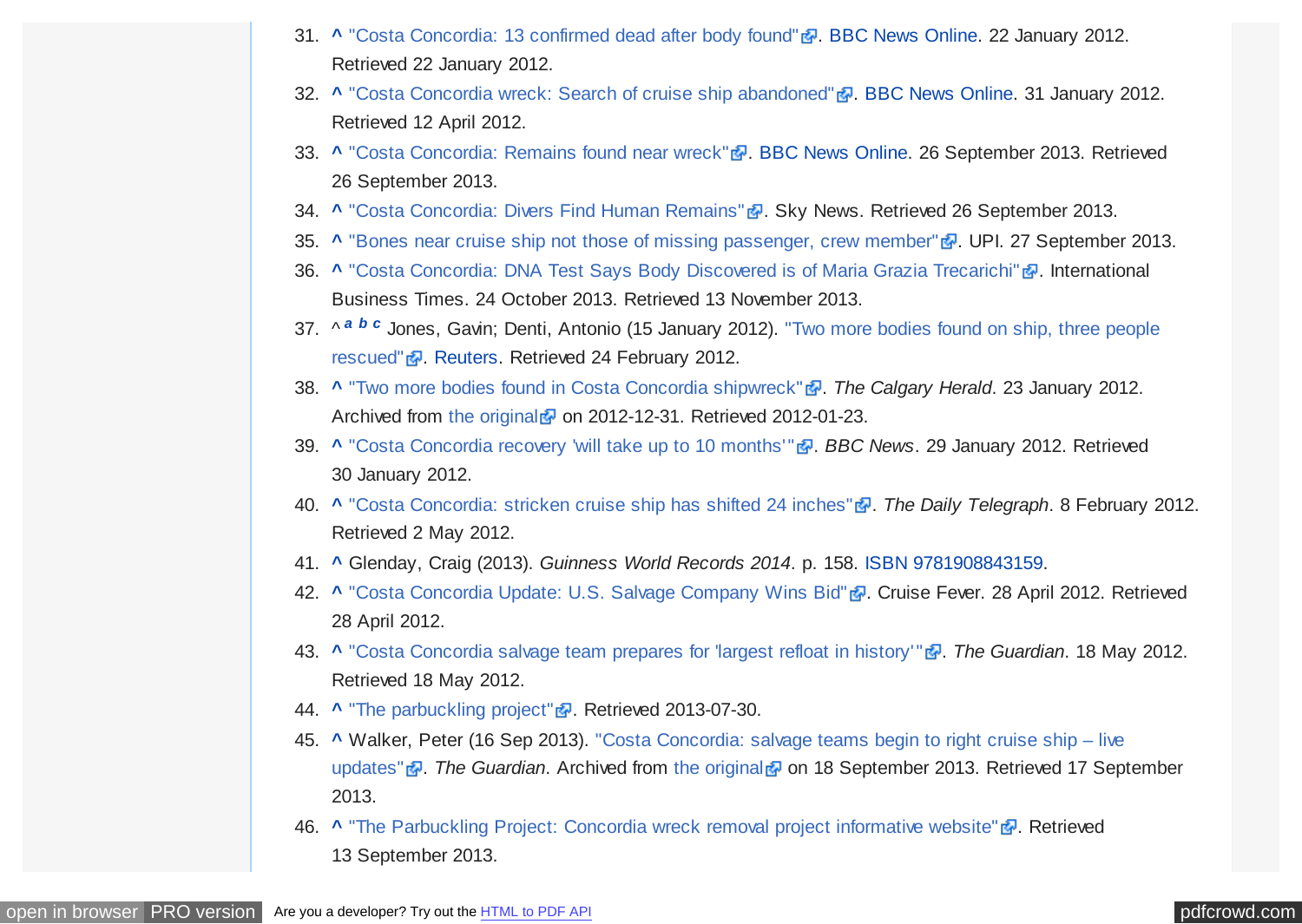- <span id="page-13-0"></span>47. **[^](#page-8-0)** Gaia Pianigiani and Alan Cowell (16 September 2013). ["Crews Right Cruise Ship in Waters Off Italy"](https://www.nytimes.com/2013/09/17/world/europe/operation-to-raise-costa-concordia-cruise-liner-in-italy.html) ... *The New York Times*. Retrieved 20 September 2013.
- 48. **[^](#page-8-0)** Barbie Latza Nadeau (17 September 2013). ["Costa Concordia salvage: Island celebrations and relief"](http://www.cnn.com/2013/09/17/world/europe/costa-concordia/?hpt=tr_c2) ... *CNN*. Retrieved 20 September 2013.
- 49. **[^](#page-8-0)** ["Costa Concordia: salvage team begins operation to refloat doomed liner"](https://www.theguardian.com/world/2014/jul/14/costa-concordia-salvage-operation-refloat-liner) . *The Guardian*. 14 Jul 2014. Retrieved 14 July 2014.
- 50. **[^](#page-8-0)** *[Costa Concordia capsizing costs over \\$2 billion for owners](https://www.reuters.com/article/2014/07/06/italy-concordia-costs-idUSL6N0PH0EO20140706)* Maria Sheahan, Reuters.com, 6 July 2014
- 51. **[^](#page-8-0)** *[Costa Concordia owner faces \\$2 billion in costs](http://disasteratsea.com/index.php/costa-concordia-owner-faces-2-billion-in-costs/)* George Hatcher, *Disaster at Sea* blog, 9 July 2014
- 52. **[^](#page-8-0)** ["Rusting luxury liner Costa begins final voyage"](http://www.europenews.net/index.php/sid/224057463/scat/88176adfdf246af5/ht/Rusting-luxury-liner-Costa-begins-final-voyage) . *Europe News.Net*. Retrieved 23 July 2014.
- 53. **[^](#page-8-0)** [http://www.news.com.au/travel/travel-updates/costa-concordia-makes-final-voyage-to-its-scrapyard](http://www.news.com.au/travel/travel-updates/costa-concordia-makes-final-voyage-to-its-scrapyard-grave/story-fnizu68q-1226999771994)grave/story-fnizu68q-1226999771994d
- 54. **[^](#page-8-0)** ["Costa Concordia wreck completes final journey"](http://www.telegraph.co.uk/news/worldnews/europe/italy/10994004/Costa-Concordia-comes-home-to-die.html) . *The Daily Telegraph*. Retrieved 28 July 2014.
- 55. **[^](#page-8-0)** ["Costa Concordia in pictures: Inside the cruise liner after two years underwater"](http://www.telegraph.co.uk/news/picturegalleries/worldnews/10985345/Costa-Concordia-in-pictures-Inside-the-cruise-liner-after-two-years-underwater.html) . *The Daily Telegraph*. Retrieved 5 Jan 2015.
- 56. **[^](#page-9-0)** ["Costa Concordia to embark on its final journey"](http://worldmaritimenews.com/archives/160283/costa-concordia-to-embark-on-its-final-journey/) **.** World Maritime News. 7 May 2015.
- 57. **[^](#page-9-0)** ["Costa Concordia Sets Off on Final Voyage to Scrapyard"](http://worldmaritimenews.com/archives/201091/costa-concordia-sets-off-on-final-voyage-to-scrapyard/) . World Maritime News. 2 September 2016. Retrieved 4 September 2016.
- 58. **[^](#page-9-0)** Brooks, Xan (15 January 2012). ["Costa Concordia provides setting for a 2010 Jean-Luc Godard film"](https://www.theguardian.com/world/2012/jan/15/costa-concordia-jean-luc-godard) ... *The Guardian*. Retrieved 16 January 2012.
- 59. **[^](#page-9-0)** ["CNN Presents: Cruise to Disaster"](http://transcripts.cnn.com/TRANSCRIPTS/1207/14/cp.01.html) **&**, CNN, retrieved 2013-06-27
- 60. **A [Inside Costa Concordia: Voices of Disaster](http://natgeotv.com/asia/inside-costa-concordia-voices-of-disaster)ry, National Geographic Channel, retrieved 2012-12-31**
- 61. **[^](#page-9-0)** Challis, J. (2012), ["Nova: Why Ships Sink"](http://www.pbs.org/wgbh/nova/tech/why-ships-sink.html) , *[Nova](https://en.wikipedia.org/wiki/Nova_(TV_series))*, [PBS,](https://en.wikipedia.org/wiki/PBS) [WGBH Educational Foundation,](https://en.wikipedia.org/wiki/WGBH-TV) retrieved 2012-12-31
- 62. **[^](#page-9-0)** WGBH Boston (2015), ["Nova: Sunken Ship Rescue"](http://www.pbs.org/wgbh/nova/tech/sunken-ship-rescue.html) , *[Nova](https://en.wikipedia.org/wiki/Nova_(TV_series))*, [PBS,](https://en.wikipedia.org/wiki/PBS) [WGBH Educational Foundation,](https://en.wikipedia.org/wiki/WGBH-TV) retrieved 2015-01-21
- 63. **[^](#page-9-0)** [Lateef Mungin and Steve Almasy \(15 February 2013\). "Crippled cruise ship returns; passengers happy to](http://www.cnn.com/2013/02/14/travel/cruise-ship-fire/index.html) be back" **.** *CNN*. Retrieved 20 September 2013.
- 64. **[^](#page-9-0)** [Donadio, Rachel \(September 8, 2013\). "http://www.nytimes.com/2013/09/09/movies/paolo-sorrentinos](https://www.nytimes.com/2013/09/09/movies/paolo-sorrentinos-great-beauty-explores-italys-decline.html?_r=0)great-beauty-explores-italys-decline.html?\_r=0" . *The New York Times*.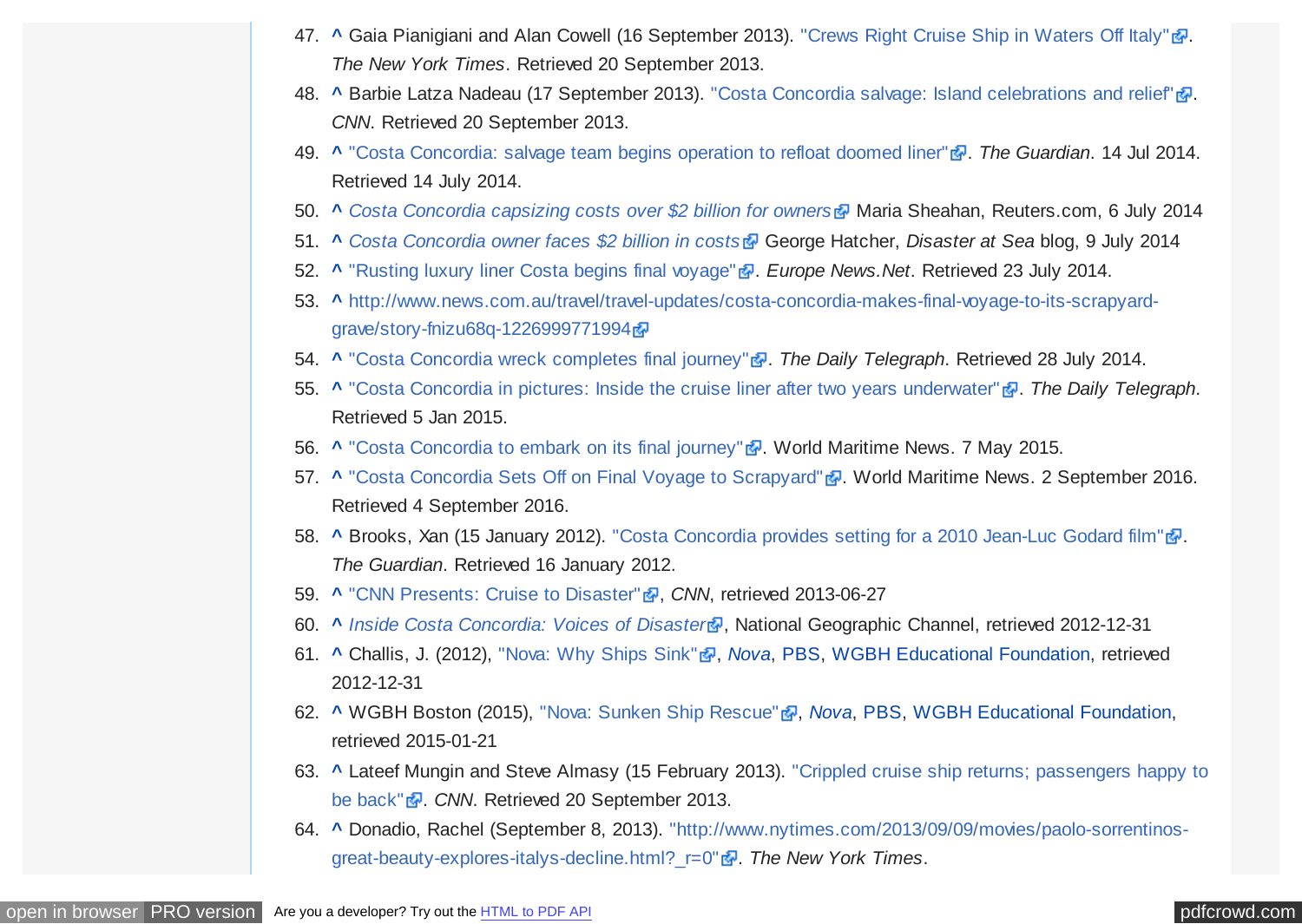65. **[^](#page-9-0)** ["A Highly Subjective List of the 20 Best Songs of 2016 \(So Far\)"](http://www.bkmag.com/2016/06/21/20-best-songs-of-2016-so-far/?singlepage=1) . *Brooklyn Magazine*. 21 June 2012.

## <span id="page-14-0"></span>External links  $[edit]$  $[edit]$

- [The Salvage Technique to rescue the Costa Concordia](https://web.archive.org/web/20150709070321/http://www.italiantrivelle.com/it-blog/equipment-engineering/air-powered-drilling-machine-to-drill-under-water-598.html)
- [My very own "A Night to Remember" by passenger Peter Wieslaw Grajda](http://stefanbatoryoceanliner.weebly.com/Costa-Concordia-Disaster.html)d
- [Last registered track and speed](http://www.marinetraffic.com/ais/it/default.aspx?zoom=9&oldmmsi=247158500&olddate=1/13/2012%209:02:00%20PM)  $\sqrt{a^2}$  on [Google Maps](https://en.wikipedia.org/wiki/Google_Maps)
- [Slideshow of capsized ship](http://www.bbc.co.uk/news/world-europe-16560050)
- [Rome newspaper nautical chart and satellite photo](http://firenze.repubblica.it/cronaca/2012/01/14/foto/le_scole_ecco_gli_scogli_sulle_carte_nautiche-28110610/1/)r
- [Flickr Blog 16 January 2012 : Costa Concordia run aground](http://blog.flickr.net/en/2012/01/16/costa-concordia-run-aground-off-the-italian-coast/) off the Italian coast
- [US NOAA Nautical Chart of Area](http://www.charts.noaa.gov/NGAViewer/53135.shtml)
- [Live 24Hour webcam view of](http://www.costaconcordiawebcams.com/) *Costa Concordia*
- *[Costa Concordia Ready for Last Journey](http://www.maritime-executive.com/article/costa-concordia-ready-for-last-journey)*
- *[Costa Concordia's Million Dollar Recycling Plan](http://www.maritime-executive.com/article/costa-concordias-million-dollar-recycling-plan)*
- [The story of the shipwreck and the bailout of the Costa Concordia](http://www.lecostaconcordia.com/)
- [The story of the conspiracy to frame the Master of the Costa Concordia to take responsibility of the](http://www.heiwaco.com/news8.htm) whole thing

|                           | <b>The Internal</b><br><b>Nautical portal</b>                                                                                                                                                                                                                                                                                                                                                                                                                                                                                                                                                                                                                                                                                                                                                  |  |
|---------------------------|------------------------------------------------------------------------------------------------------------------------------------------------------------------------------------------------------------------------------------------------------------------------------------------------------------------------------------------------------------------------------------------------------------------------------------------------------------------------------------------------------------------------------------------------------------------------------------------------------------------------------------------------------------------------------------------------------------------------------------------------------------------------------------------------|--|
| $V \cdot T \cdot E \cdot$ | List of ships built by Fincantieri                                                                                                                                                                                                                                                                                                                                                                                                                                                                                                                                                                                                                                                                                                                                                             |  |
|                           | MS al-Salam Boccaccio 98 · HSC Almudaina Dos · MS Amsterdam · Italian destroyer Andrea Doria (D 553)<br>· MV Arcadia (2004) · Assad-class corvette · L'Austral · MS Azura · Le Boreal · MV Britannia (2015) ·<br>Britannia Seaways · Italian destroyer Caio Duilio (D 554) · MV Cape Victory (T-AKR-9701) ·<br>MV Cape Vincent (T-AKR-9666) · Caribbean Princess · Carnival Breeze · Carnival Conquest ·<br>Carnival Dream · Carnival Freedom · Carnival Glory · Carnival Liberty · Carnival Magic · Carnival Splendor ·<br>Carnival Sunshine Carnival Triumph Carnival Valor Carnival Victory Carnival Vista<br>BAP Carvaial (FM-51) Cassiopea-class patrol vessel Castoro Sei<br>Italian aircraft carrier Cavour (CVH 550) · Concordia-class cruise ship · Costa Concordia · Costa Deliziosa |  |



Wikimedia Commons has media related to *Costa [Concordia \(ship, 2006\)](https://commons.wikimedia.org/wiki/Category:Costa_Concordia_(ship,_2006))* and *[January 2012 grounding of](https://commons.wikimedia.org/wiki/Category:January_2012_grounding_of_the_Costa_Concordia_(ship,_2006)) the Costa Concordia (ship, 2006)*.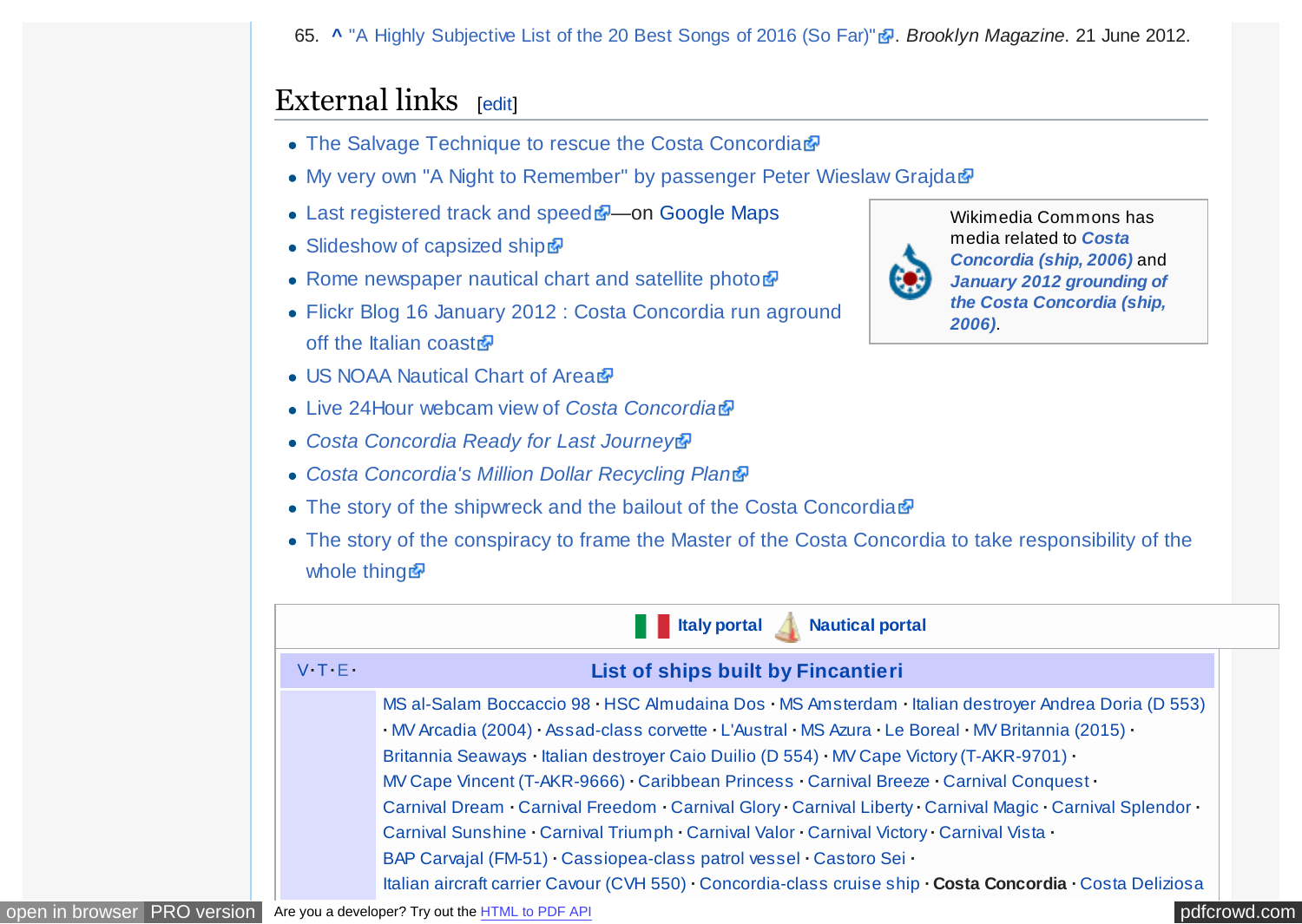| <b>Ships</b>              | · Costa Diadema · Costa Fascinosa · Costa Fortuna · Costa Luminosa · Costa Magica ·<br>Costa neoClassica · Costa neoRomantica · Costa Pacifica · Costa Serena · Crown Princess (ship) ·<br>Dawn Princess · INS Deepak (A50) · Destiny-class cruise ship · Destriero ·<br>Diciotti-class offshore patrol vessel · Disney Magic · Disney Wonder · Durand de la Penne-class destroyer ·<br>Emerald Princess · Italian ship Etna (A5326) · MS Eurodam · Falaj 2-class patrol vessel · MS Fram ·<br>Italian aircraft carrier Giuseppe Garibaldi (C 551) · Golden Princess · HSC Gotlandia II · Grand Princess ·<br>HSF Knossos Palace · HSF Festos Palace · HSC Hellenic Wind · MV Karadeniz Powership İrem Sultan ·<br>MS Koningsdam · Laksamana-class corvette · Le Lyrial · MS Maasdam · Maestrale-class frigate ·<br>Majestic Princess · MS Marina · MDV1200-class fast ferry · Minerva-class corvette · MS Nieuw Amsterdam ·<br>MS Noordam · MV Oceana · MS Oosterdam · Pacific Aria · Pacific Dawn (ship) · Pacific Eden · Pacific Jewel<br>· Petrobras 36 · MS Pride of Hull · MS Pride of Rotterdam · MS Queen Elizabeth · MS Queen Victoria ·<br>Regal Princess (2014) · MS Riviera · MS Rotterdam · Royal Princess (2013) · Royal-class cruise ship ·<br>Ruby Princess · ORV Sagar Nidhi · Saipem 7000 · San Giorgio-class amphibious transport dock ·<br>Italian ship San Giusto · Sauro-class submarine · Scarabeo 8 · Italian submarine Scirè (S527) ·<br>Sea Princess · MV Seabourn Encore · MSC Seaside · Serene (yacht) · Seven Seas Explorer ·<br>INS Shakti (A57) · Silver Spirit (ship) · Le Soléal · Star Princess · Star-class ferry · Sun Princess ·<br>Sun-class cruise ship · HSC Speedrunner III · HSC Speedrunner IV · MS Superstar · MS The Calypso ·<br>Toti-class submarine · MS Veendam · MV Ventura · Victory (yacht) · MV Viking Sea · MV Viking Sky ·<br>MV Viking Star · BAP Villavisencio (FM-52) · Vista-class cruise ship · Italian cruiser Vittorio Veneto (550) ·<br>MS Volendam · MS Westerdam · MS Zaandam · MS Zuiderdam · |  |
|---------------------------|-----------------------------------------------------------------------------------------------------------------------------------------------------------------------------------------------------------------------------------------------------------------------------------------------------------------------------------------------------------------------------------------------------------------------------------------------------------------------------------------------------------------------------------------------------------------------------------------------------------------------------------------------------------------------------------------------------------------------------------------------------------------------------------------------------------------------------------------------------------------------------------------------------------------------------------------------------------------------------------------------------------------------------------------------------------------------------------------------------------------------------------------------------------------------------------------------------------------------------------------------------------------------------------------------------------------------------------------------------------------------------------------------------------------------------------------------------------------------------------------------------------------------------------------------------------------------------------------------------------------------------------------------------------------------------------------------------------------------------------------------------------------------------------------------------------------------------------------------------------------------------------------------------------------------------------------------------------------------------------------------------------------------------------------------------------------|--|
| <b>Related</b>            | Cantieri Riuniti dell'Adriatico · Fincantieri ·                                                                                                                                                                                                                                                                                                                                                                                                                                                                                                                                                                                                                                                                                                                                                                                                                                                                                                                                                                                                                                                                                                                                                                                                                                                                                                                                                                                                                                                                                                                                                                                                                                                                                                                                                                                                                                                                                                                                                                                                                 |  |
| $V \cdot T \cdot E \cdot$ | <b>Ships of the Costa Cruises fleet</b>                                                                                                                                                                                                                                                                                                                                                                                                                                                                                                                                                                                                                                                                                                                                                                                                                                                                                                                                                                                                                                                                                                                                                                                                                                                                                                                                                                                                                                                                                                                                                                                                                                                                                                                                                                                                                                                                                                                                                                                                                         |  |
| <b>Current ships</b>      | Costa Atlantica · Costa Deliziosa · Costa Diadema ·<br>Costa Fascinosa · Costa Favolosa · Costa Fortuna ·<br>Costa Luminosa · Costa Magica · Costa Mediterranea ·<br>Costa neoClassica · Costa neoRiviera · Costa neoRomantica ·<br>Costa Pacifica · Costa Serena · Costa Victoria ·                                                                                                                                                                                                                                                                                                                                                                                                                                                                                                                                                                                                                                                                                                                                                                                                                                                                                                                                                                                                                                                                                                                                                                                                                                                                                                                                                                                                                                                                                                                                                                                                                                                                                                                                                                            |  |
| <b>Former ships</b>       | Bianca C · Carla C / Carla Costa · Columbus C. · Costa Allegra ·<br>Costa Celebration · Costa Concordia (disaster) · Costa Europa<br>· Costa Marina · Costa Playa · Costa Riviera · Costa Tropicale ·<br>Costa Voyager · Eugenio C · Federico C · Franca C · Italia ·                                                                                                                                                                                                                                                                                                                                                                                                                                                                                                                                                                                                                                                                                                                                                                                                                                                                                                                                                                                                                                                                                                                                                                                                                                                                                                                                                                                                                                                                                                                                                                                                                                                                                                                                                                                           |  |